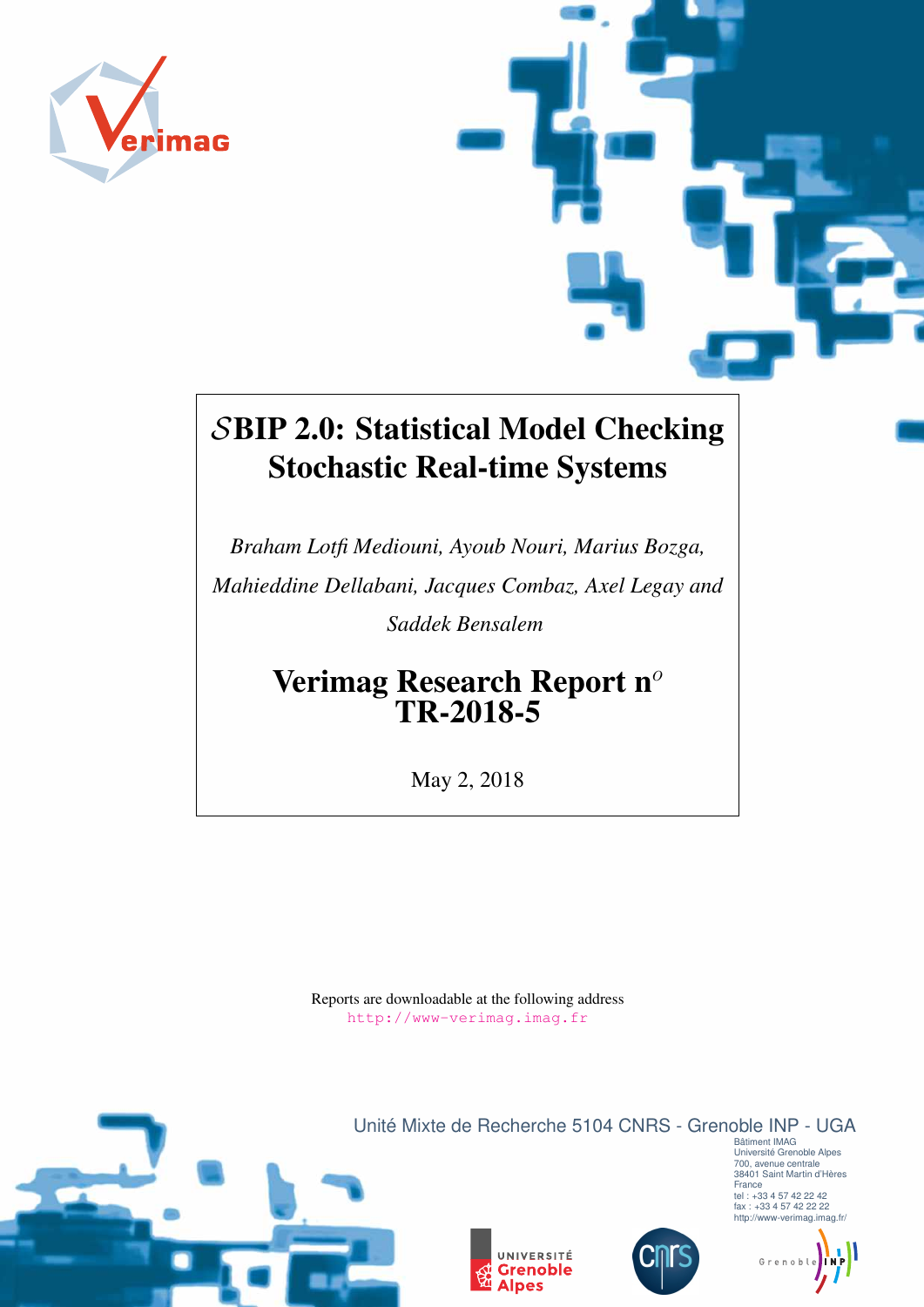### SBIP 2.0: Statistical Model Checking Stochastic Real-time Systems

*Braham Lotfi Mediouni, Ayoub Nouri, Marius Bozga, Mahieddine Dellabani, Jacques Combaz, Axel Legay and Saddek Bensalem*

May 2, 2018

#### Abstract

This paper presents a major new release of SBIP, an extensible statistical model checker for Metric (MTL) and Linear-Time Temporal Logic (LTL) properties on respectively Generalized Semi-Markov Processes (GSMP), Continuous-Time (CTMC) and Discrete-Time Markov Chain (DTMC) models. The newly added support for MTL, GSMPs and CTMCs allows to capture both real-time and stochastic aspects, enabling faithful specification and modeling of real-life systems. SBIP was entirely redesigned as an IDE including project management, model edition, compilation, simulation, and statistical analysis. The tool has been used for various benchmarks and case studies including models of communication protocols, embedded and IoT systems.

Keywords: Stochastic Models, Statistical Analysis, Automated Verification

Reviewers: Marius Bozga

#### How to cite this report:

```
@techreport {TR-2018-5,
  title = {SBIP 2.0: Statistical Model Checking Stochastic Real-time Systems},
   author = {Braham Lotfi Mediouni, Ayoub Nouri, Marius Bozga, Mahieddine Dellabani,
Jacques Combaz, Axel Legay and Saddek Bensalem},
  institution = {{Verimag} Research Report},
  number = {TR-2018-5},year = \{2018\}}
```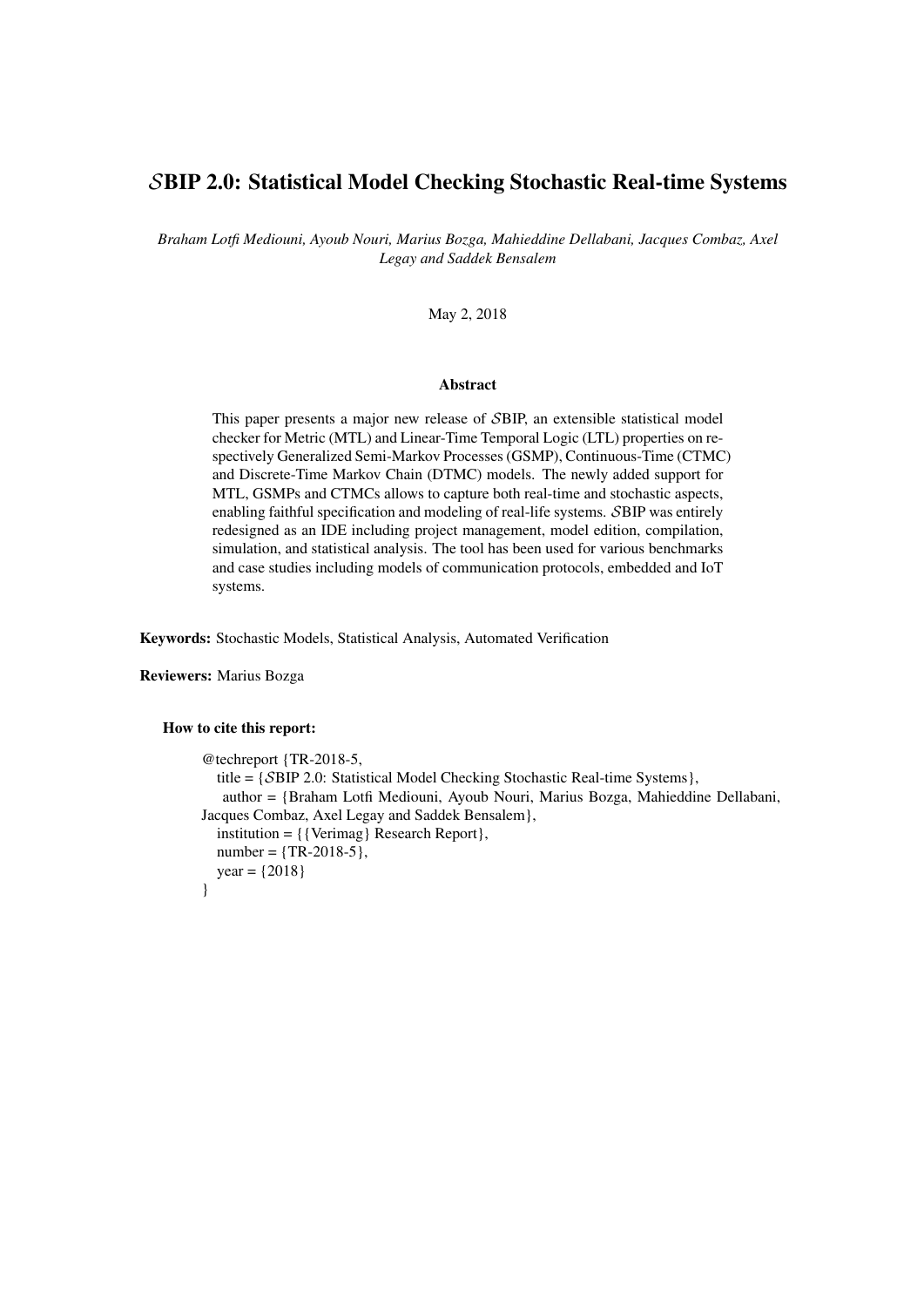## **Contents**

| $\mathbf{1}$         |                                        | <b>Introduction</b>                         | $\mathbf{2}$          |  |  |  |  |  |  |
|----------------------|----------------------------------------|---------------------------------------------|-----------------------|--|--|--|--|--|--|
| $\mathbf{2}$         | <b>SBIP Design and Functionalities</b> |                                             |                       |  |  |  |  |  |  |
|                      | 2.1                                    |                                             | $\boldsymbol{2}$<br>3 |  |  |  |  |  |  |
|                      | 2.2                                    |                                             | $\overline{3}$        |  |  |  |  |  |  |
|                      | 2.3                                    |                                             | 3                     |  |  |  |  |  |  |
| $\mathbf{3}$         |                                        | <b>Modeling and Specification Formalism</b> | 3                     |  |  |  |  |  |  |
|                      | 3.1                                    |                                             | 3                     |  |  |  |  |  |  |
|                      | 3.2                                    |                                             | 5                     |  |  |  |  |  |  |
| $\blacktriangleleft$ | <b>SBIP Modules</b>                    |                                             |                       |  |  |  |  |  |  |
|                      | 4.1                                    |                                             | 5                     |  |  |  |  |  |  |
|                      | 4.2                                    |                                             | 6                     |  |  |  |  |  |  |
|                      | 4.3                                    |                                             | 6                     |  |  |  |  |  |  |
|                      | 4.4                                    |                                             | $\overline{7}$        |  |  |  |  |  |  |
|                      | 4.5                                    |                                             | $\overline{7}$        |  |  |  |  |  |  |
|                      | 4.6                                    |                                             | 8                     |  |  |  |  |  |  |
| 5                    | 9<br><b>Case Studies and Benchmark</b> |                                             |                       |  |  |  |  |  |  |
|                      | 5.1                                    |                                             | 9                     |  |  |  |  |  |  |
|                      | 5.2                                    |                                             | 11                    |  |  |  |  |  |  |
|                      | 5.3                                    |                                             | 12                    |  |  |  |  |  |  |
|                      |                                        | 5.3.1                                       | 13                    |  |  |  |  |  |  |
|                      | 5.4                                    |                                             | 15                    |  |  |  |  |  |  |
|                      | 5.5                                    |                                             | 15                    |  |  |  |  |  |  |
|                      | 5.6                                    |                                             | 17                    |  |  |  |  |  |  |
|                      | 5.7                                    |                                             | 18                    |  |  |  |  |  |  |
| 6                    |                                        | <b>Related Work</b>                         | 18                    |  |  |  |  |  |  |

[7 Conclusion](#page-20-0) 19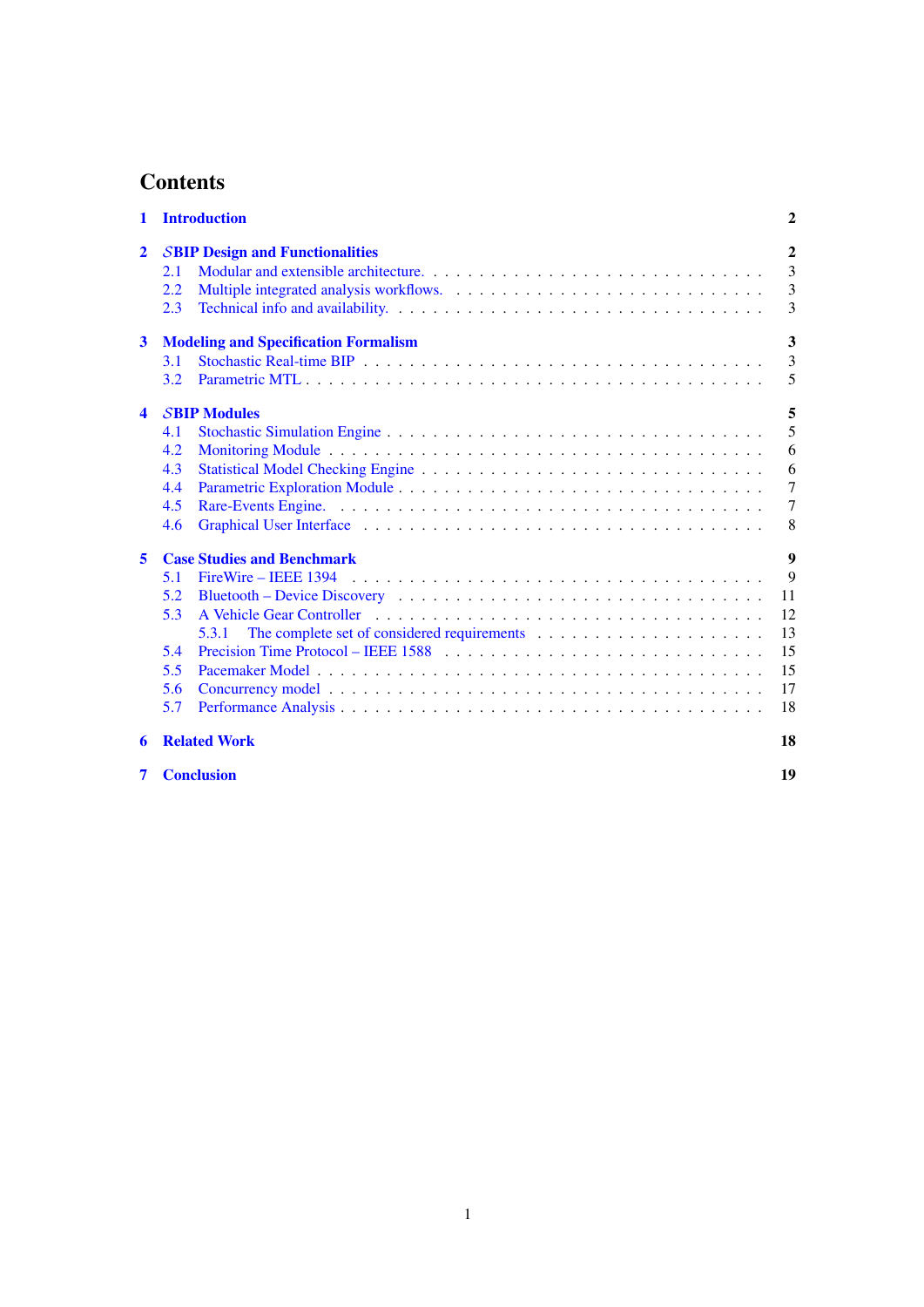### <span id="page-3-0"></span>1 Introduction

Statistical Model Checking (SMC) is a powerful alternative to classical numerical probabilistic model checking techniques that fail to handle large state-space systems. SMC was successfully applied in the assessment of different real-life systems in various application domains [\[32,](#page-22-0) [16,](#page-21-0) [9,](#page-21-1) [7,](#page-21-2) [10\]](#page-21-3). Classical model checkers [\[26,](#page-22-1) [17,](#page-21-4) [4\]](#page-21-5) now include SMC as part of their analysis engines, and have been recently joined by a variety of specialized SMC tools [\[35,](#page-23-0) [21,](#page-22-2) [8\]](#page-21-6).

In this paper, we present the newest release of the SBIP statistical model checker. In its previous version [\[28\]](#page-22-3), the tool was restricted to the analysis of DTMC models with respect to bounded LTL properties. SBIP now supports multiple modeling formalisms ranging from DTMCs to CTMCs and GSMPs. Moreover, it supports a parametric variant of MTL to allow expressing richer properties regarding time. Furthermore, the LTL support was extended towards nested temporal operators and boolean combination of properties.

From the user point of view, the tool has benefited from a major revision in its workflows. It now provides a single integrated environment where one can edit models, compile, simulate, and perform SMC analysis. For example, given a parametric MTL formula and an instantiation domain (for the property parameter), the tool performs automatically the necessary iterations for the analysis of different instances of the property. Moreover, to enhance the user experience, SBIP is now organized around projects that enclose models, properties, traces, in a structured manner. It also includes support for visualization of obtained analysis results in standard formats, e.g., bar plots, charts.

We used SBIP for modeling and analyzing several case studies including network protocols (Firewire, Bluetooth, PTP) and embedded systems (gear controller, pacemaker) with respect to various settings under different requirements, timed and untimed. We provide for all these examples, analysis results with a detailed evaluation of the tool performance.

*Outline.* Section [2](#page-3-1) presents the SBIP architecture and overviews its different functionalities and modules. We provide a brief presentation of the modeling and specification formalism in Section [3](#page-4-3) before detailing the main modules in Section [4.](#page-6-1) In Section [5,](#page-10-0) we present different case studies addressed using the tool. A discussion of the related tools is presented in Section [6.](#page-19-1) Finally, Section [7](#page-20-0) concludes and presents ongoing and future work directions. Further technical details and case studies are presented in Appendices.

### <span id="page-3-1"></span>2 SBIP Design and Functionalities

<span id="page-3-2"></span>The new version of SBIP was completely re-designed as an IDE including all the activities from the modeling, to the simulation and the SMC analysis. It offers a set of functionalities organized in a clear and fluid workflow as illustrated in Fig. [1.](#page-3-2) All interactions with SBIP go through a graphical user interface (GUI), which allows for setting the inputs, running analysis and getting the outputs.



Figure 1: SBIP architecture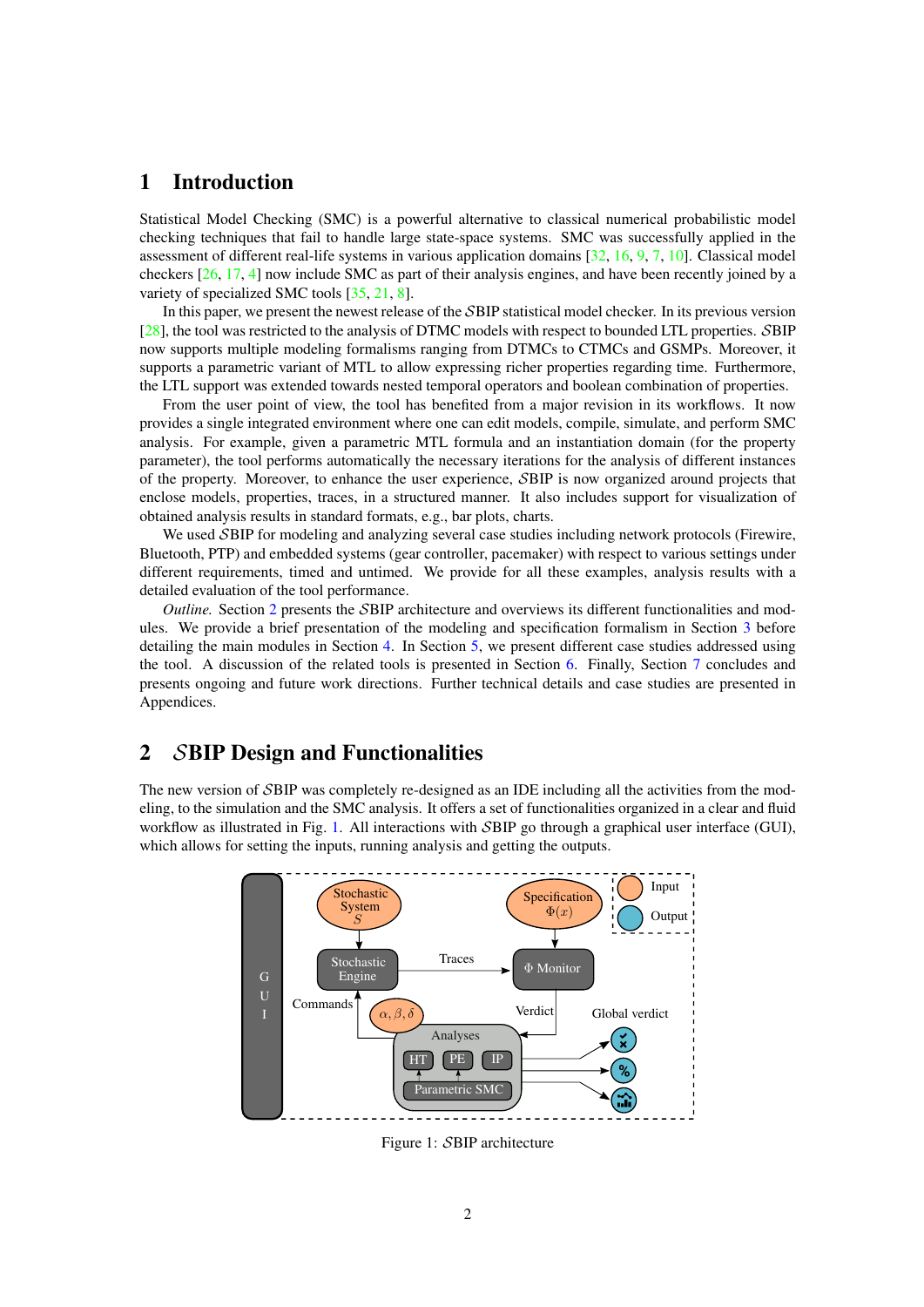#### <span id="page-4-0"></span>2.1 Modular and extensible architecture.

The tool architecture was designed modularly for more flexibility and to enable extensibility. The tool relies on five main generic functional modules, namely, a *Stochastic Simulation Engine*, a *Monitoring* module, an *SMC Engine*, a *Rare-Event Engine*, a *Parametric Exploration* module plus additional data structures, i.e., to represent execution traces and logical formulas. The stochastic engine encapsulates an executable model simulator and is used to produce (random) execution traces on demand. The monitor is used to evaluate properties on traces. The SMC engine implements the main statistical model checking loop depending on the statistical method used, namely, hypothesis testing or probability estimation. Finally, the parametric exploration module coordinates the evaluation of a parametric property. All these modules are fully independent and interact through well-defined Java interfaces.

The tool has been instantiated for the BIP formalism as input model, where different stochastic simulation engines can be used (discrete/real-time). Regarding monitoring, the tool currently supports bounded LTL and parametric MTL. The functionality of these modules is detailed in Section [4.1](#page-6-2) and Section [4.2.](#page-7-0)

#### <span id="page-4-1"></span>2.2 Multiple integrated analysis workflows.

The tool takes as inputs a stochastic system model to be analyzed/simulated, a property of interest, and a set of parameters mainly required by the SMC algorithms. Three analysis workflows are provided by this new version. The first one is the classical SMC procedure consisting of either an *Hypothesis Testing* (HT) or a *Probability Estimation* (PE). It consists of triggering the stochastic simulation engine to produce a new execution trace which is monitored against the given property. This produces a local verdict, i.e., regarding that specific execution trace. Depending on the used SMC algorithm, several iterations are generally required to produce a global verdict. The second workflow consists of analyzing different instances of a parametric property by performing several iterations of the usual SMC workflow. The third workflow allows to verify rare properties on stochastic systems. These properties are subdivided into  $n$  intermediate properties of lower rarity and are represented as a scoring function. Details about the three workflows can be found in Sections [4.3,](#page-7-1) [4.4](#page-8-0) and [4.5,](#page-8-1) respectively.

Depending on the used workflow, one can visualize the analysis results as a single probability, a yes/no answer, or a chart/bar plot. The tool also allows for visualizing the generated execution traces. Storing execution traces can be enabled/disabled by the user as it may be memory consuming. Further details on the features offered by the tool are provided in Section [4.6.](#page-9-0)

#### <span id="page-4-2"></span>2.3 Technical info and availability.

SBIP is fully developed in the Java programming language, and requires the Java Runtime Environment (JRE) 7. It uses ANTLR 4.7 [\[1\]](#page-20-1) for LTL/MTL properties parsing, and the GNU Scientific Library (GSL) 2.3 library [\[2\]](#page-20-2) for probability density functions manipulation. At this stage, SBIP only runs on the GNU/Linux operating systems as it relies on BIP simulation engines. The tool is freely available for download at <http://www-verimag.imag.fr/Statistical-Model-Checking.html>.

### <span id="page-4-3"></span>3 Modeling and Specification Formalism

In this section, we provide a brief overview of the modeling and the specification formalisms supported natively by the SBIP tool, namely the stochastic real-time BIP and the LTL/MTL logics.

#### <span id="page-4-4"></span>3.1 Stochastic Real-time BIP

The *stochastic real-time* BIP formalism is an extension of the BIP formalism [\[11\]](#page-21-7) developed at Verimag since more than ten years. BIP stands for Behavior-Interaction-Priority and provides concepts for modeling heterogeneous component-based systems using a layered approach. In BIP, systems are obtained by composition of atomic components (i.e., the behavior) with multiparty hierarchical interactions, and coordinated using dynamic priorities. BIP was mainly targeted for rigorous design of component-based systems, that is, not only formal modeling and analysis but also correct-by-construction implementation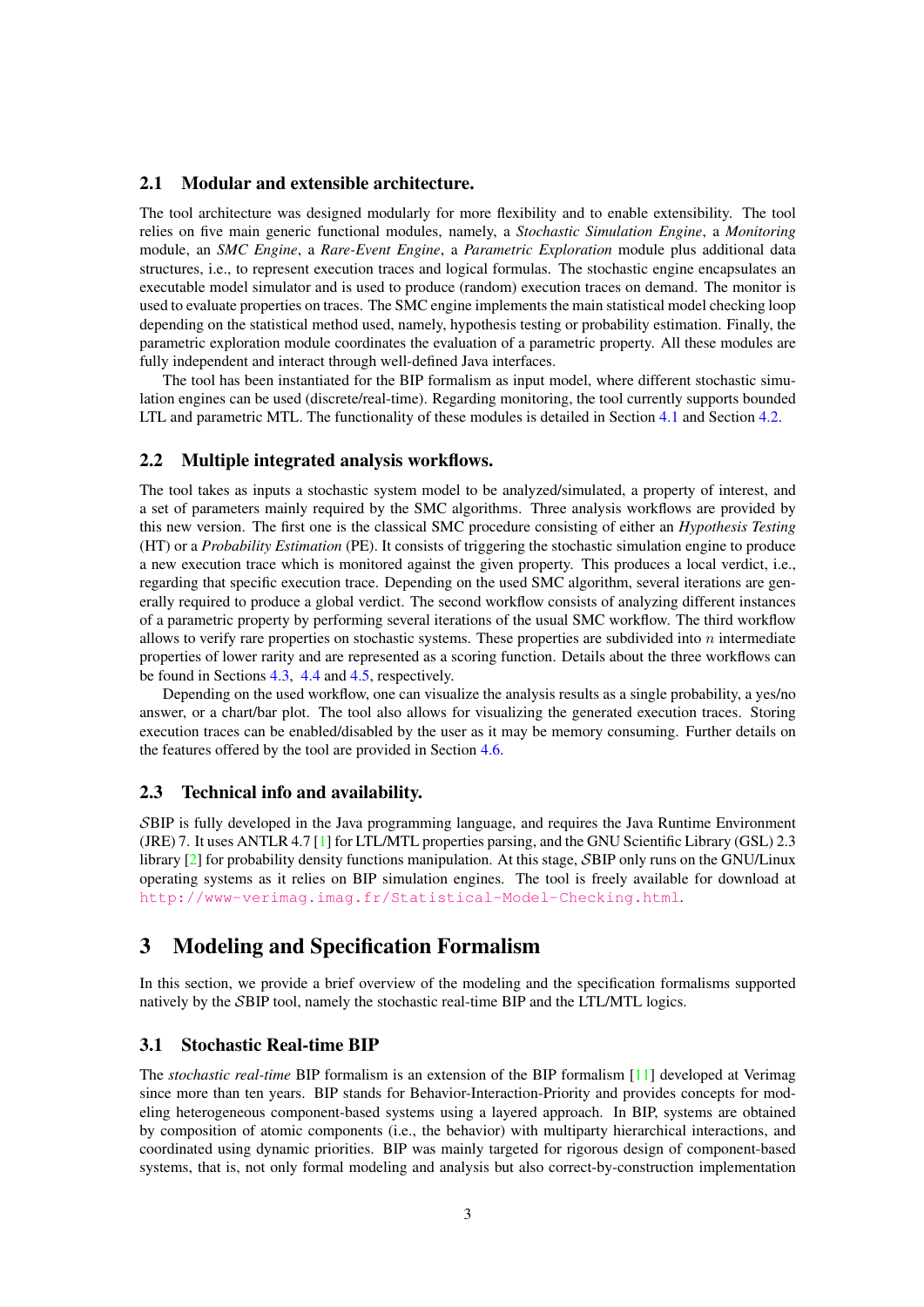and deployment. As such, BIP offers facilities to incorporate and execute external code within atomic components and/or multiparty interactions.

The stochastic real-time BIP formalism reconciles two distinct extensions of BIP that have been developed in the past. On the one hand, *real-time* BIP [\[3\]](#page-21-8) extended BIP with real-time features (clocks, urgencies), has dense real-time semantics based on timed automata [\[5\]](#page-21-9) with urgencies and is used for the modeling, the analysis and the implementation of real-time systems. On the other hand, *stochastic* BIP [\[28\]](#page-22-3) extended BIP with stochastic features (probabilistic variables), has discrete-time stochastic semantics based on Markov chains and is mainly used for performing analysis using statistical model checking methods.

The stochastic real-time BIP [\[30\]](#page-22-4) allows for defining components as timed automata extended with stochastic constraints. Such components are composed, under specific restrictions, using two categories of interactions, namely *timed* or *stochastic*. Timed interactions are associated only with (pure) timing constraints expressed as lower and upper bounds over clocks valuations, as in timed automata. These interactions are scheduled for execution with respect to an implicit uniform or exponential probability distribution as it is generally the case in several existing frameworks [\[17,](#page-21-4) [26\]](#page-22-1). Stochastic interactions are associated with one stochastic constraint (that is, a user-provided arbitrary density function), defining their occurrence time relative to a clock value. The underlying semantics of stochastic real-time BIP is defined as a Generalized Semi-Markov Process. It produces timed traces  $\omega = (a_0, t_0)(a_1, t_1) \dots$ , where  $a_i$  are interactions and  $t_i$  are timestamps. A complete formal definition is available in [\[30\]](#page-22-4).

<span id="page-5-0"></span>

Figure 2: Stochastic real-time BIP: Components of the Firewire Protocol.

As an example, Fig. [2](#page-5-0) provides a graphical illustration of stochastic real-time components. On the left, the Device component is essentially a timed automaton. On the right, the Channel component contains in addition a stochastic port *rcv\_ack* defined by a normal density function, i.e., its scheduling time is sampled with respect to a normal function with mean 10 and standard deviation 2.

From the language point of view, stochastic interactions are defined using specific annotations @stochastic(dist="...", clk=..., param="...") to tag components ports. Such annotations specify a probability density function and its parameters through, respectively, the dist and param attributes, and associate a clock through the clk attribute. For example, the stochastic port *rcv\_ack* of the Channel component in Fig. [2](#page-5-0) is defined by dist="normal",  $\text{clk}=y$ , param="10,2" (see Example [1\)](#page-6-3). Currently, the language supports a number of built-in density functions (normal, gamma,  $\chi^2$ ). Additional (empirical) functions, can be used through the same mechanism (dist="custom", and in param= a file characterizing the underlying cumulative distribution).

Example 1 *Below, we give an example of the stochastic real-time BIP modeling language representing the FireWire Channel component in Fig. [2.](#page-5-0)*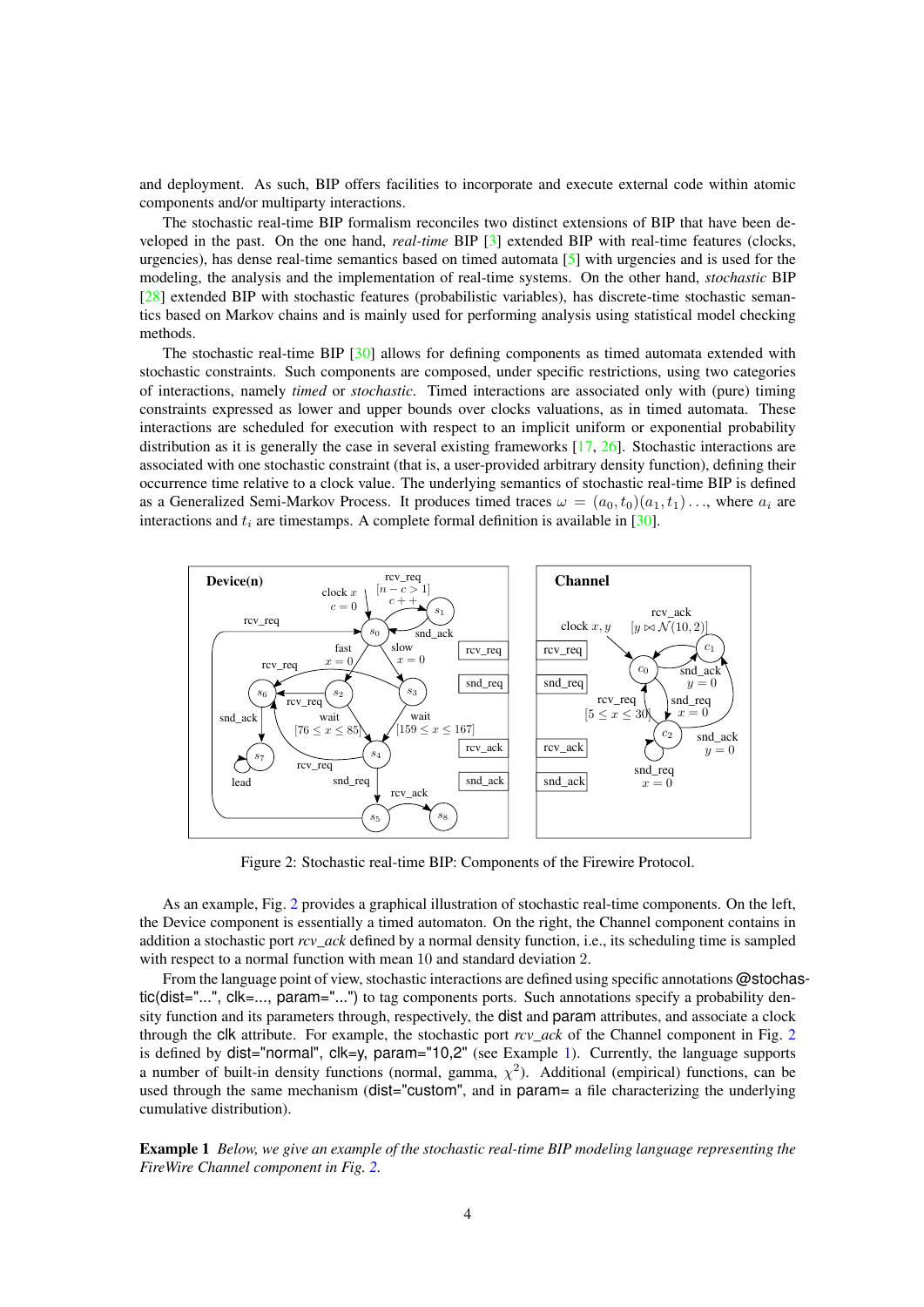```
atom type Channel(int id)
  /* Data declaration */
 data int id_channel = id
  /* clocks declaration */
  clock x unit nanosecond
  clock y unit nanosecond
  /* ports declaration */
  export port ePort snd_ack( id_channel)
  export port Port snd_req()
  export port ePort rcv_req( id_channel)
  @stochastic(dist="normal",clk=y, param="10,2")
  export port Port rcv_ack()
  /* control locations */
  place c0, c1, c2
  /* transitions descriptions */
  initial to c0
  on snd_req from c0 to c2 do{x=0;}
  on snd_ack from c0 to c1 do{y=0;}
  on rcv_ack from c1 to c0
  on snd_req from c2 to c2 do{x=0;}
  on snd ack from c2 to c1 do{y=0;}
  on rcv_req from c2 to c0 provided(x<=30 && x>=5)
end
```
#### <span id="page-6-0"></span>3.2 Parametric MTL

Metric Temporal Logic (MTL) [\[24\]](#page-22-5) is an expressive temporal logic that extends LTL by introducing an explicit representation of time. MTL temporal operators are similar to LTL with the difference of having a time interval  $I \subseteq \mathbb{N}^+$  constraining the temporal operators. For a given  $\Psi$ , the set of (atomic) state formulas, the syntax of an MTL formula  $\phi$  is inductively defined by the following grammar:

$$
\phi ::= t | f | \psi | \phi_1 \wedge \phi_2 | \phi_1 \vee \phi_2 | \bigcirc \phi | \phi_1 U_I \phi_2 | \phi_1 R_I \phi_2
$$
, where  $\psi \in \Psi$ 

The operator  $\bigcirc$   $\phi$  is the *next* operator, while  $\phi_1 U_I \phi_2$  is the *Until* operator, which stands for  $\phi_1$  holds until  $\phi_2$  does at any time in I. The *Release* operator  $\mathcal{R}_I$  is the dual of  $\mathcal{U}_I$ . The *Eventually* and the *Globally* operators are expressed respectively as  $\Diamond_I \phi \equiv t \mathcal{U}_I \phi$ , and  $\Box_I \phi \equiv f \mathcal{R}_I \phi$ . Their meaning is respectively  $\phi$ eventually holds at some time in I, and  $\phi$  always holds at any time in I.

For the sake of usability, we allow expressing parametric MTL formula  $\phi(x)$ , where x is an integer parameter taking values in some bounded domain Π. The parameter can appear either in a state formula Ψ or as a bound of time intervals I and is statically assigned a value from its domain before starting analysis. For instance,  $\phi(t) \equiv \phi_{[0,t]}[(node_3.status = leader)]$  states that  $node_3$  eventually becomes the leader before  $t$  time units, where  $t$  is the parameter of the property.

### <span id="page-6-1"></span>4 SBIP Modules

#### <span id="page-6-2"></span>4.1 Stochastic Simulation Engine

The stochastic simulation engine implements the operational semantics of stochastic real-time BIP systems [\[30\]](#page-22-4). Given a model S, the engine produces system traces consistent with the timing and stochastic constraints in S. Traces are generated in two modes, namely, symbol-wise, or at-once for an *a priori* given length. The first is for online monitoring, since trace generation can be interrupted as soon as a verdict is obtained. The second is interesting in the context of SMC loop as it bounds the time for obtaining a local verdict.

The functioning of the stochastic simulation engine is depicted in Fig. [3.](#page-7-2) At every step, the engine computes the firing (time) interval for every interaction, based on current clock valuations and interaction guards (Evaluate). Next, an execution date is chosen for every future enabled interaction (Plan). For *timed interactions*, the date is chosen by sampling a value in the associated firing interval, using either a uniform or exponential law, depending if the firing interval is bounded or not. For *stochastic interactions*, the date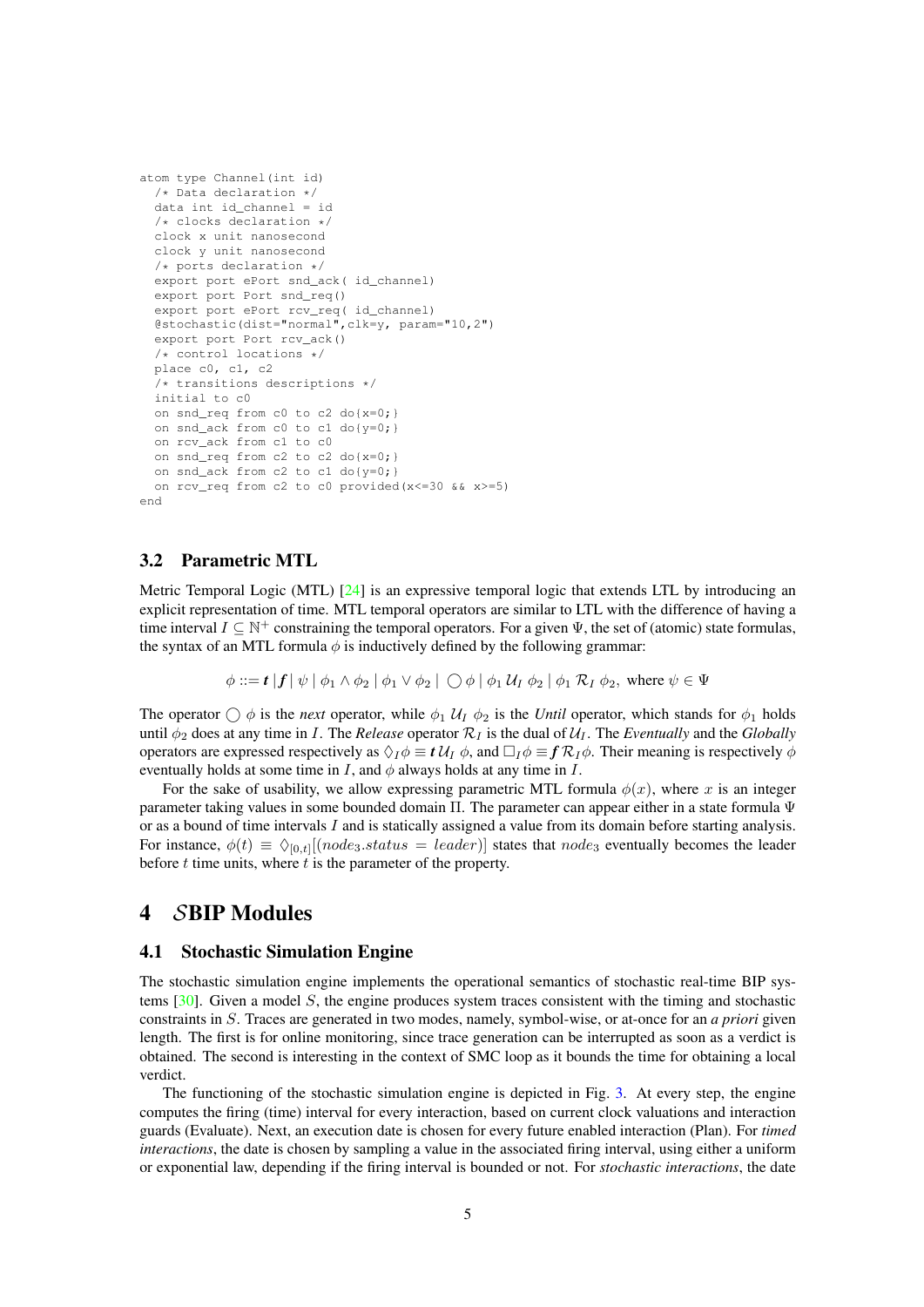is chosen according to their associated probability density function and the clock value. Two cases are distinguished: when the current value of the clock is zero, the date is chosen by a direct sampling of the corresponding density. Otherwise, when the clock has a strict positive value, the execution date is planned using the truncated density function at that value  $[30]$ . Once all the future enabled interactions are planned, the scheduler implements a race policy and selects for execution the one having the earliest planned date. The simulation time is advanced to that date and the interaction is executed on the system (and logged).

<span id="page-7-2"></span>

Figure 3: Functional view of the stochastic simulation engine

For efficiency reasons, planned execution dates are stored in order to avoid re-planning interactions that remain enabled when moving to the next system state. A new execution date is chosen only for newly enabled interactions and/or in conflict with the executed interaction. That is, when the associated clock (for stochastic interactions) has been reset, or the firing interval has changed due to execution of the previous interaction (see  $\lceil 30 \rceil$  for more details).

#### <span id="page-7-0"></span>4.2 Monitoring Module

This module implements the generic infrastructure for online/offline monitoring of properties. At abstract level, the module takes as inputs a formula and either an entire trace or an online stream of trace symbols, and computes a verdict stating whether the trace satisfies the formula. Traces, formulas and symbols are designed as Java interfaces that can be extended with specific implementations.

In the current version of SBIP , we integrate the monitoring of Bounded LTL and MTL formulas, untimed and timed BIP traces. Bounded LTL was already included in the first version of the tool. However, it was restricted to formulas without nested temporal operators. At contrary, the monitoring of MTL formulas represents a completely new development. The MTL monitor, illustrated in Fig. [4,](#page-7-3) implements an online monitoring algorithm based on the rewriting rules from [\[14\]](#page-21-10). Given an MTL formula  $\phi$  and a timed trace  $\omega$ ,

the monitor alternates rewriting and simplification phases. Rewriting consumes a timed symbol  $\sigma_i = (a_i, t_i)$  of  $\omega$  and partially evaluates the current formula  $\phi$  into  $\phi'$ . Partial evaluation includes the unfolding of temporal operators and evaluation of atomic state formulas to their truth value. Simplification applies reduction rules on the formula  $\phi'$  based on Boolean logic (e.g.,  $(t \land \phi') \equiv \phi'$  so as to conclude or



<span id="page-7-3"></span>Figure 4: Functional view of the MTL Monitor

to simplify it as much as possible before the next cycle.

#### <span id="page-7-1"></span>4.3 Statistical Model Checking Engine

The SMC engine implements several statistical testing algorithms for stochastic systems verification, namely, Single Sampling Plan (*SSP*), Simple Probability Ratio Test (*SPRT*) [\[33,](#page-22-6) [34\]](#page-22-7), and Probability Estimation ( $PESTIM$ ) [\[18\]](#page-21-11). We briefly recall the main procedures to decide whether a given stochastic system S satisfies a BLTL/MTL property  $\phi$ . SMC refers to a series of simulation-based techniques to answer two types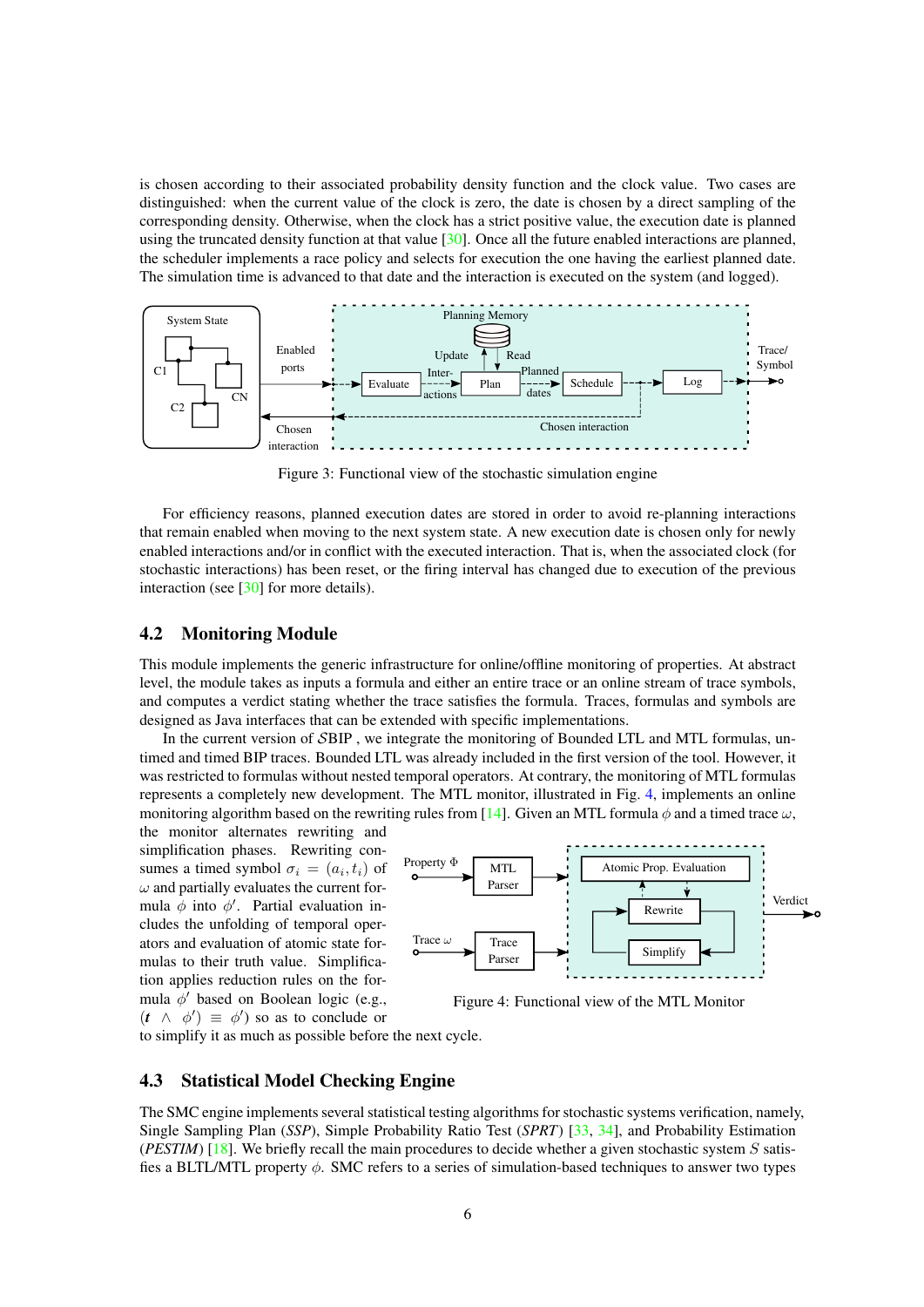of questions; **Qualitative:** is the probability for S to satisfy  $\phi$  greater or equal to a certain threshold  $\theta$ ? and **Quantitative:** what is the probability for S to satisfy  $\phi$ ?

The main proposed approach to answer the qualitative question is based on *hypothesis testing* [\[34\]](#page-22-7). Let p be the probability of  $S \models \phi$ , to determine whether  $p \ge \theta$ , we can test  $H : p \ge \theta$  against  $K : p < \theta$ . test-based solution does not guarantee a correct result but it is possible to bound the probability of making an error. The *strength* ( $\alpha$ ,  $\beta$ ) of a test is determined by two parameters,  $\alpha$  and  $\beta$ , such that the probability of accepting K (resp., H) when H (resp., K) holds is less or equal to  $\alpha$  (resp.,  $\beta$ ). Since it is impossible to ensure a low probability for both types of errors simultaneously, a solution is to use an *indifference region*  $[p_1, p_0]$  (with  $\theta$  in  $[p_1, p_0]$ ) and to test  $H_0 : p \geq p_0$  against  $H_1 : p \leq p_1$ . Several hypothesis testing algorithms exist in the literature. [\[34\]](#page-22-7) proposed a logarithmic-based algorithm that given  $p_0, p_1, \alpha$  and  $\beta$ implements the *Sequential Ratio Testing Procedure* (*SPRT*) (see [\[33\]](#page-22-6) for details). When one has to test θ≤1 or θ≥0, it is however better to use *Single Sampling Plan* (*SSP*) (see [\[12,](#page-21-12) [34\]](#page-22-7) for details), an algorithm which the number of simulations is pre-computed in advance. In general, this number is higher than the one needed by *SPRT*, but is known to be optimal for the above-mentioned values. More details about hypothesis testing algorithms and a comparison between *SSP* and *SPRT* can be found in [\[12\]](#page-21-12).

We also implement the estimation procedure (*PESTIM*) proposed in [\[18\]](#page-21-11). It enables to compute the probability p for S to satisfy  $\phi$ . Given a *precision*  $\delta$ , this procedure computes a value for p' such that  $|p'-p| \leq \delta$  with *confidence*  $1-\alpha$ . The procedure is based on the *Chernoff-Hoeffding bound* [\[20\]](#page-22-8).

#### <span id="page-8-0"></span>4.4 Parametric Exploration Module

Parametric exploration is an automatic way to perform statistical model checking on a family of properties that differ by the value of a constant. The family of properties is specified in a compact way as a parametric property  $\phi(x)$ , where x is an integer parameter ranging over a finite instantiation domain  $\Pi$ . Algorithm [1](#page-8-2) illustrates the different phases of a parametric exploration workflow. The algorithm returns a set of SMC verdicts corresponding to the verification of the instances of  $\phi(x)$  with respect to  $x \in \Pi$ . This workflow is very useful when exploring unknown system parameters such as, buffers sizes guaranteeing no overflow, or the amount of consumed energy. It automates the exploration for large parameters domains as opposed to tedious and time consuming manual procedures.

```
Data: system S, parametric property \phi(x),
       instantiation domain Π
Result: A set of SMC verdicts V
Monitor m; Engine e; V = \emptyset;
foreach v \in \Pi do
   smc.init();
    while !smc.conclude() do
        tr = e.generate(S);
        verdict = m.check(\phi(v), tr);
       smc.add(tr, verdict);
    end
    V = V \cup smc.getVerdict();
end
```
<span id="page-8-2"></span>Algorithm 1: Parametric exploration

#### <span id="page-8-1"></span>4.5 Rare-Events Engine.

Importance Splitting (IP) [\[22\]](#page-22-9) is a technique that allows decreasing the number of simulations required to estimate the probability of a rare event. The core of the technique is articulated around the ability to write the propery  $\phi$  under study in an implicative form such that  $\phi = \phi_n \Rightarrow \phi_{n-1} \Rightarrow ... \Rightarrow \phi_1$ . Each  $\phi_i$ represents a level  $l_i$  and the property is verified when all the n levels are satisfied. the probability of  $\phi$  to be satisfied, denoted  $\gamma = P(\rho \models \phi)$ , is computed as the product of conditional probabilities to pass from level  $l_{i-1}$  to level  $l_i$ , i.e.,  $\gamma = P(\rho \models \phi) = \prod_{i=1}^n P(\rho \models \phi_i \mid \rho \models \phi_{i-1})$ . Note that the probability to be at level  $l_0$  is relative to the probability to start a simulation at a given initial state in the model. Estimating the probability of a rare property is driven down to the estimation of  $n$  conditional probabilities that are less rare.

We represent the levels of a rare property as a scoring function  $F : \Omega \longrightarrow \mathbb{N}$ , that returns, for a given trace  $\omega \in \Omega$ , the highest level i of satisfied intermediate property  $\phi_i$ . Hence, a trace  $\omega$  satisties the property  $\phi$  whenever  $F(\omega) = n$ .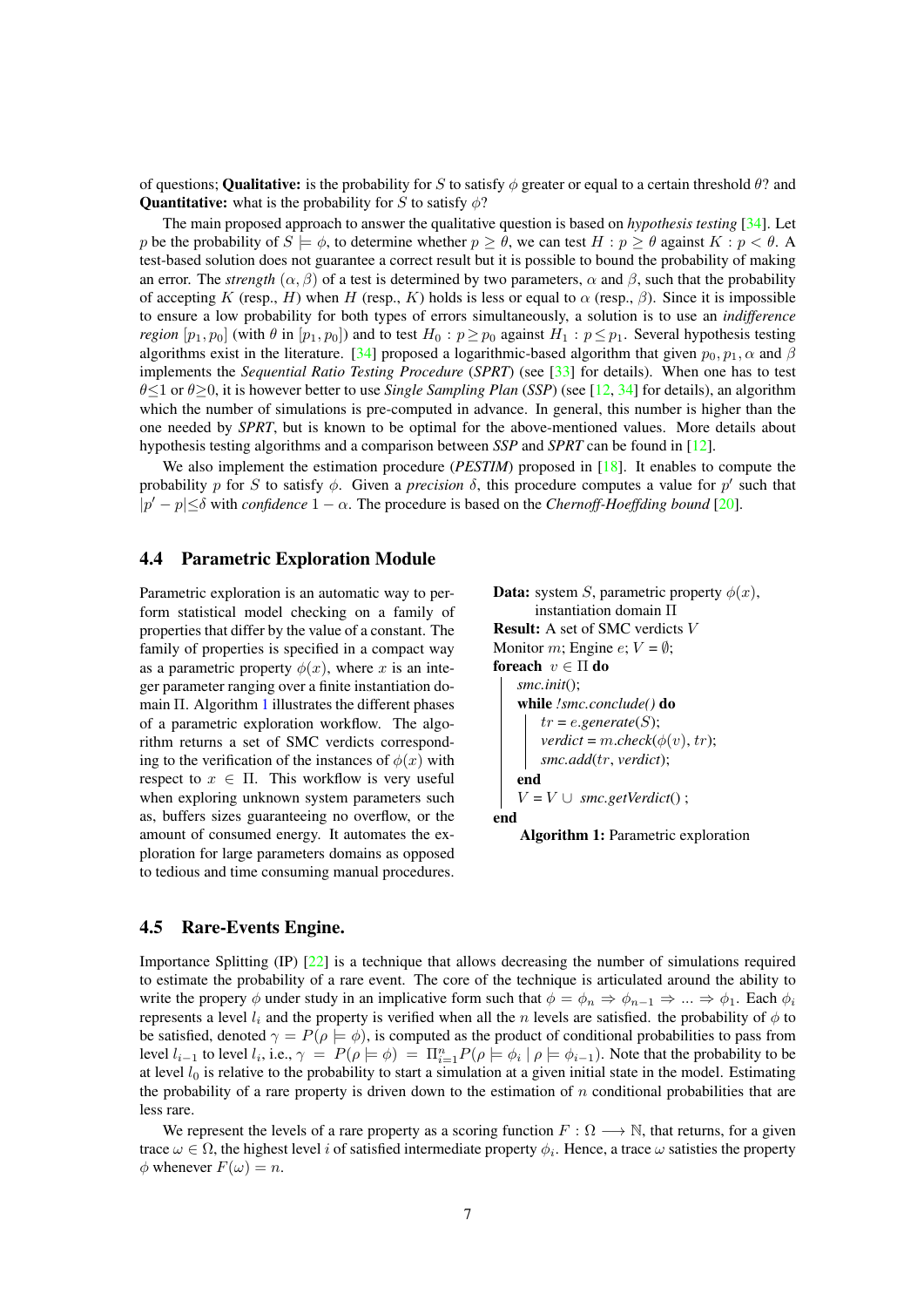### <span id="page-9-0"></span>4.6 Graphical User Interface

We implemented a user-friendly graphical interface (GUI) that centralizes all the interactions with the tool. The GUI is organized in three main regions: (1) a project explorer, (2) a toolbar and (3) a central panel as illustrated in Fig. [5.](#page-9-1)

<span id="page-9-1"></span>

Figure 5: Screen-shot of SBIP graphical user interface

The project explorer gives a centralized and organized view of the different items of a project during the modeling and the analysis. Such items usually include different files organized in a tree hierarchy. The *Models* folder contains (.bip) models, external (.cpp/hpp) source code, custom probability distributions, and executables. The *Properties* folder stores (.mtl) and (.ltl) properties. Finally, the *Outputs* folder contains execution traces.

The toolbar is organized in six functional groups:  $(i)$  project management, allowing to create/remove projects,  $(ii)$  file management for model files creation, deletion, edition and visualization,  $(iii)$  tab navigation,  $(iv)$  workflow management for model compilation, simulation and analysis,  $(v)$  configuration setup, and (vi) help buttons.

The central panel is the main region where the designer can load/visualize/edit inputs, configure parameters, run analyses, and visualize results. Each of these operations is provided through a specific view displayed in a separate tab:

- edition view: used to edit models and properties. This also allows for loading and saving various files. Specific capabilities, such as code auto-completion and keyword highlighting, are provided for BIP models.
- configuration view: used to select the simulation engine, the SMC algorithm and parameters, and the instantiation domain for parametric properties.
- analysis view: used to initiate and track the progress of analysis.
- results view: used to provide a summary of the performed analysis, the verdict and/or the set of verdicts on different traces, specific curves and/or plots, overall and partial running times, etc.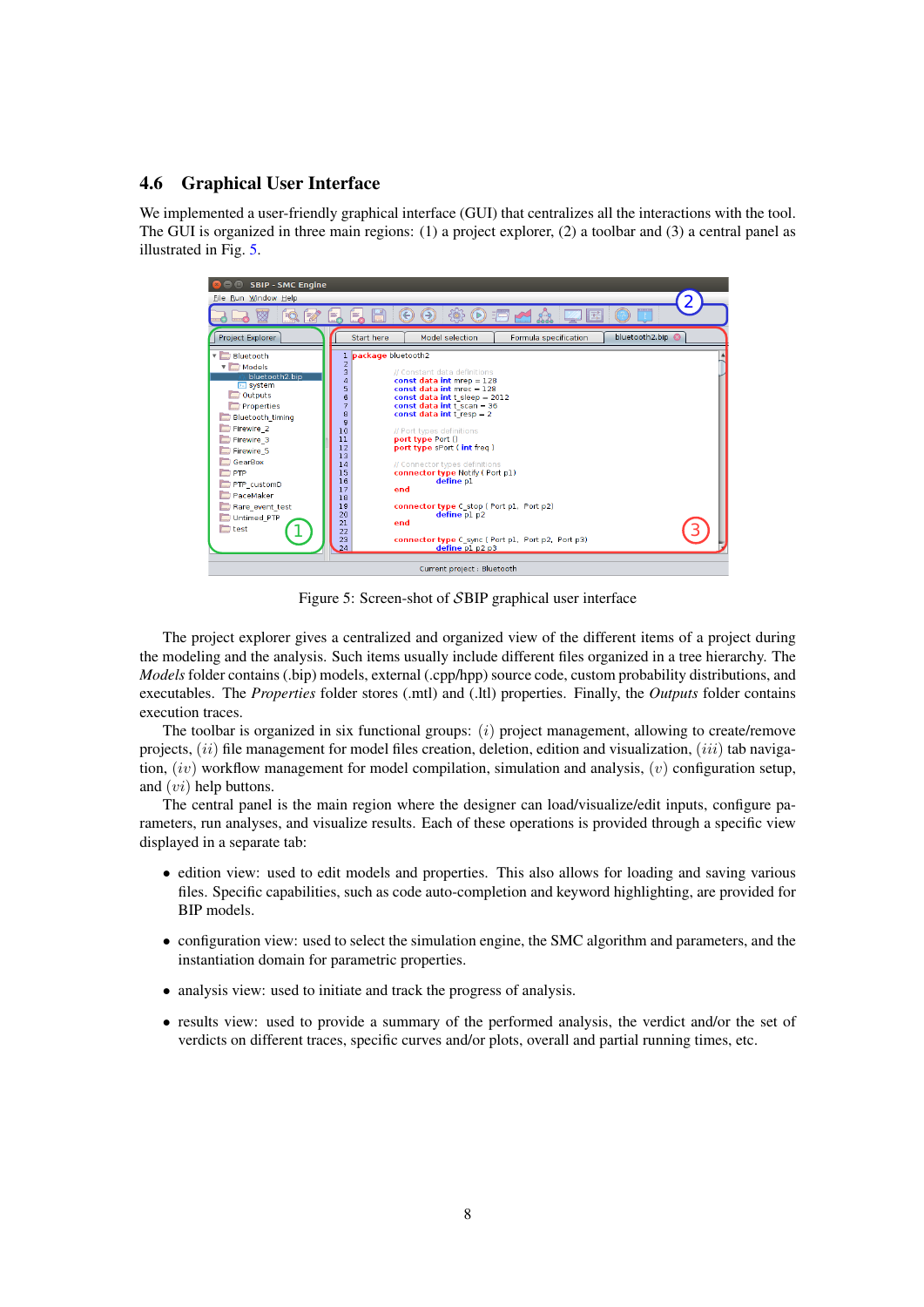### <span id="page-10-0"></span>5 Case Studies and Benchmark

In this section, we present a set of case studies addressed using SBIP, namely, the FireWire and the Bluetooth communication protocols, a vehicle gear controller, the Precision Time Protocol, and a pacemaker model, in addition to a concurrency model. Then, we also present an analysis of the tool performance. All these examples are available in the tool distribution.

#### <span id="page-10-1"></span>5.1 FireWire – IEEE 1394

FireWire is a high-performance serial communication bus dedicated for hot plug-and-play multimedia devices. Devices can be organized in arbitrary topologies, where each pair of nodes is connected by two unidirectional channels. The internal representation of topologies is a tree where the root (*leader*) arbitrates the access to the bus. The designation of the leader is performed through a leader election protocol, namely, the *tree identification protocol*. Whenever the topology changes, i.e., a device joins/leaves, a reset occurs, and a new election is triggered.

The tree identification protocol is initiated by the leaf nodes of the topology. They send requests asking

their neighbors to become their parents. A *parent request* sending mode is probabilistically determined to be *fast* or *slow*. It determines the amount of time to wait before sending. Internal nodes of the topology keep on listening to parent requests until they receive exactly  $n - 1$  requests, n being the number of neighbors. Then, they send a parent request to their remaining neighbor. When receiving a parent request, a node either sends an acknowledgment, or detects a *contention* in the case it has also sent a parent request and it



<span id="page-10-2"></span>Figure 6: Considered Firewire topologies

is still waiting for an acknowledgment. Intuitively, a contention means that two neighbors are mutually asking to be leader. This situation is resolved by forcing both nodes to send new requests after a random waiting time.

We implemented a FireWire model inspired from the case-study in [\[15\]](#page-21-13), where the considered topology is made of two devices. Our model is parametric, with  $m$  possible devices. We considered three particular topologies with 2, 3 and 5 devices (Fig. [6\)](#page-10-2). The models for a device and a channel are shown in Fig. [2.](#page-5-0) We studied the expected convergence time for the three topologies with  $(\phi_1(t))$  and without  $(\phi_2(t))$ contentions. We also investigated the topology impact on the probability of contentions ( $\phi_3$ ) and on the probability for each device (regarding its position) to be elected  $(\phi_4(i))$ . We provide the detailed MTL specifications of the properties verified on the FireWire model:

 $\bullet$  the leader election procedure converges within  $t$  time units. It states that one of the nodes eventually becomes a leader and all the other nodes become slaves. The parametric exploration is used to find the expected time  $t^*$  when the process is guaranteed to converge (with probability 1).

$$
\phi_1(t) \equiv \Diamond_{[0,t]} \bigvee_{i=1}^m [(\text{node}_i.s = 7) \bigwedge_{j=1, j \neq i}^m (\text{node}_j.s = 8)]
$$

 $\bullet$  the leader election procedure converges within t time units if no contention occurs. The property is basically an implication written as a disjunction of two parts. The first part of the disjunction is a conjunction between  $\phi_1$  and a second property stating that always no contention occurs during the election phase ([0, t]). The second handles the cases where a contention eventually occurs in [0,  $t^*$ ], where  $t^*$  is computed in  $\phi_1$ . Note that the election and the contentions are detected at the level of the nodes.

$$
\phi_2(t) \equiv (\Diamond_{[0,t]}\bigvee_{i=1}^m[(node_i.s=7)\bigwedge_{j=1,j\neq i}^m(node_j.s=8)]
$$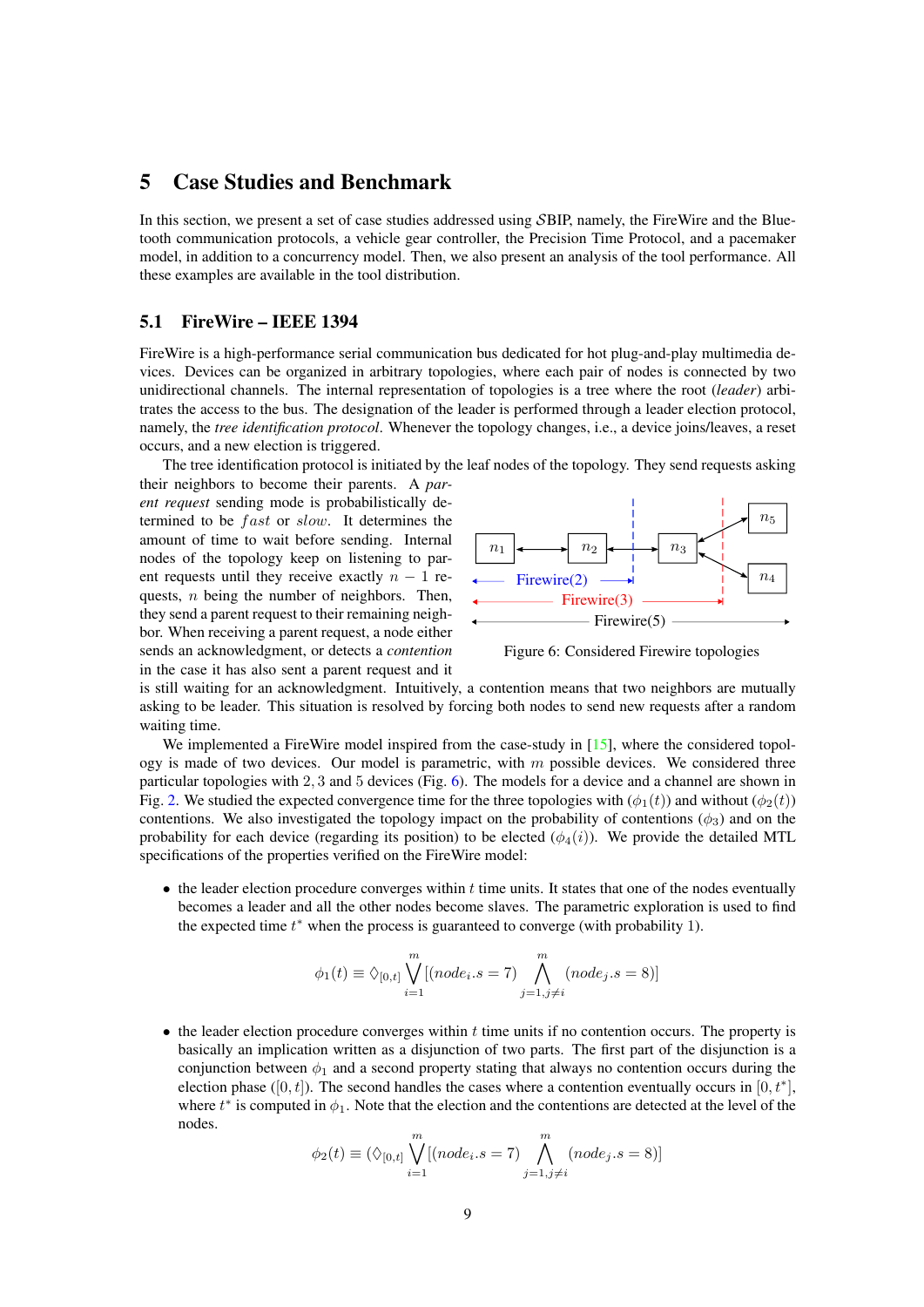$$
\wedge \Box_{[0,t]}\bigwedge_{i=1}^m [\neg node_i. contention]) \\ \vee (\lozenge_{[0,t^*]}\bigvee_{j=1}^m [node_i. contention])
$$

• a contention eventually occurs during the election phase ( $t^*$  computed in  $\phi_1$ ):

$$
\phi_3 \equiv \Diamond_{[0,t^*]} \bigvee_{i=1}^m (node_i. contention)
$$

• the *i*<sup>th</sup> device eventually becomes the leader ( $t^*$  computed in  $\phi_1$ ):

$$
\phi_4(i) \equiv \Diamond_{[0,t^*]}(node_i.s = 7)
$$

<span id="page-11-0"></span>We used probability estimation with ( $\alpha = 10^{-5}$ ,  $\delta = 10^{-1}$ ) for all the analysis and relied on the parametric exploration to analyze properties  $\phi_1(t)$  and  $\phi_2(t)$ .



Figure 7: Probability of  $\phi_1$  (top) and  $\phi_2$  (bottom) for different FireWire topologies

We observed that the expected convergence time increases with larger topologies, as shown in Fig. [7](#page-11-0) for  $\phi_1(t)$  (top) and  $\phi_2(t)$  (bottom). For  $\phi_1(t)$ , the expected time (in time units) was respectively 1000, 1500 and 1600 for the three considered topologies. When no contention occurs  $(\phi_2(t))$ , the expected time drops to 200, 230 and 390. The protocol spends more than 80% of the time resolving contentions. The analysis results for  $\phi_3$  and  $\phi_4(i)$  are summarized in

Table [1.](#page-11-1) We noticed that in a two-device topology, both nodes send parent requests almost simultaneously and thus have equal chances to become leader, but leads to  $~\sim~50\%$  chance of contention. In larger topologies, leaf nodes initiate the election protocol, hence they have less chance to become leaders (nodes  $n_{1,3}$  in FireWire(3)

| FireWire                    | $\varphi_3$ | $\varphi_4$ | $\phi_4$    | $\phi_4(3)$ | $4^{\circ}$<br>$\varphi_4$ | $\phi_4(5)$ |
|-----------------------------|-------------|-------------|-------------|-------------|----------------------------|-------------|
| $\mathcal{L}_{\mathcal{A}}$ | $\rm 0.493$ | 0.507       | $\rm 0.493$ |             | $\overline{\phantom{a}}$   |             |
| (3)                         | $\rm 0.137$ | $\,0.042\,$ | 0.92        | 0.038       | $\overline{\phantom{a}}$   | -           |
| $\mathcal{L}$               | ${0.289}$   |             | 0.4         | $\rm 0.6$   |                            |             |

<span id="page-11-1"></span>Table 1: Results for properties  $\phi_3$  and  $\phi_4$ 

and  $n_{1,4,5}$  in FireWire(5)). In contrast, inner nodes are more likely to become leader and this increases proportionally to the number of their neighbors. Moreover, we observed that the probability of contention in FireWire(3) is lower than the other topologies. Actually, contentions do not only depend on the number of nodes in the network but also on the way they are interconnected.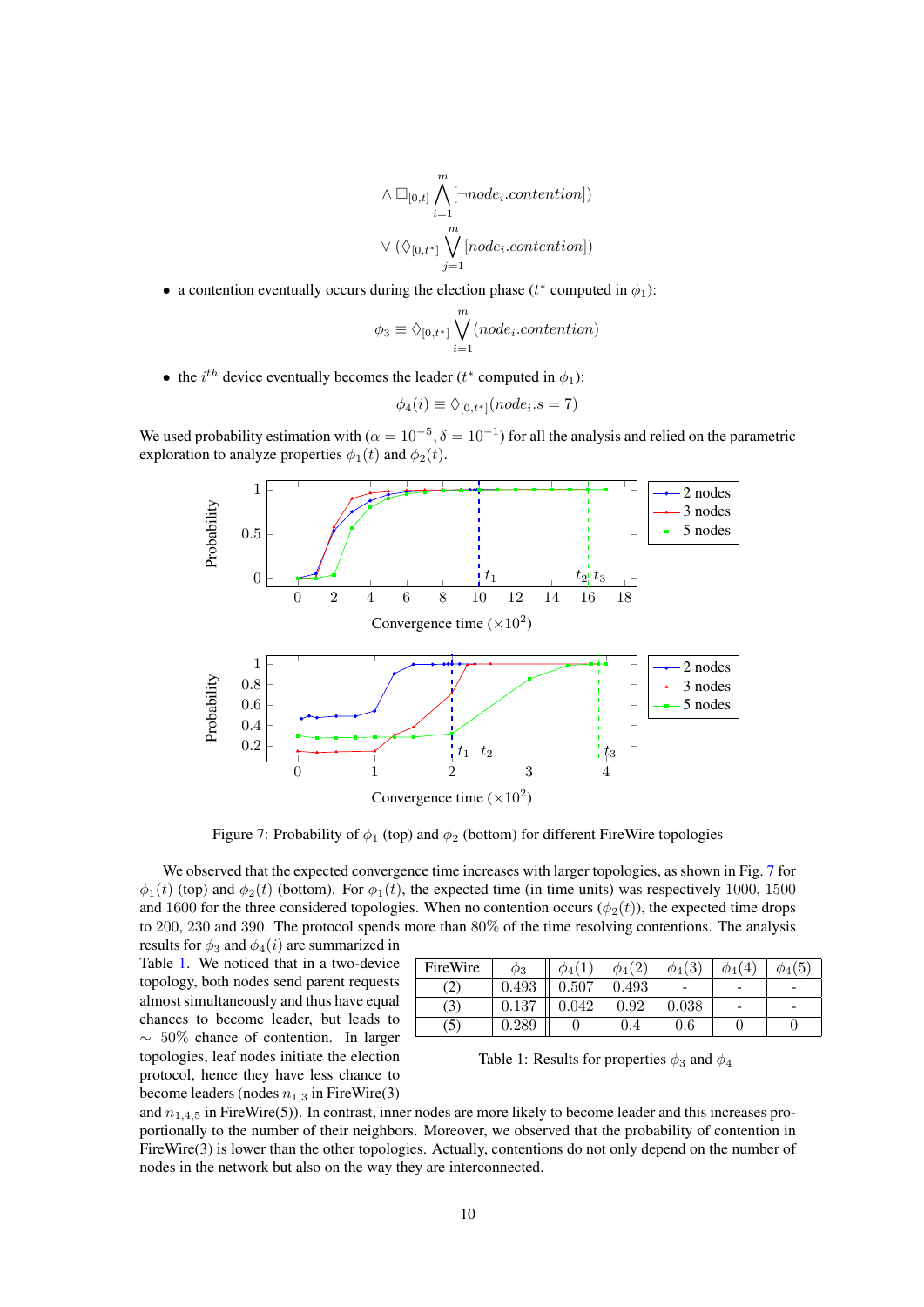#### <span id="page-12-0"></span>5.2 Bluetooth – Device Discovery

Bluetooth is a short-range wireless communication protocol for data exchange that promises low-energy consumption. A serious challenge in this protocol is interference. The Bluetooth standard relies on frequency hopping to tackle this issue. It allows devices to rapidly alternate among predefined frequency bands in a (pseudo-)random fashion. In order to perform data transfer, nodes in the network initially organize themselves into *piconets*, that is, small groups of one master and up to 7 slaves, where frequency hopping are synchronized. The *device discovery* phase lets one of the devices (called *inquiring*) become the master of the piconet by broadcasting messages to discover scanning devices, i.e., potential slaves. During the discovery phase, each node of the network can be in one of two modes (1) *active*, where it permanently looks to send or receive messages, and (2) *sniff*, where it alternates between sleeping and listening phases.

We built a model of the Bluetooth protocol (see Fig. [9\)](#page-13-1), precisely the device discovery mechanism, based on the implementation in [\[6\]](#page-21-14) that considers one receiver (slave) and one sender (master), where the receiver is set to the sniff mode. We improved [\[6\]](#page-21-14) by considering a parametric model where the receiver can be in addition in the active mode. Fig. [8](#page-12-1) represents the model of the Bluetooth components. The top figures show the receiver in active (left) and sniff (right) modes. The figures on the bottom show the frequency and the sender components from left to right respectively.

In active mode, the receiver sends a start signal to wake the sender component up and starts scanning the different frequencies through the frequency component. The receiver switches to a state where it is ready to receive *inquiries* whenever it hears a transmission attempt on its frequency. Finally, the receiver commands the sender (and the frequency) component to stop by sending a stop signal and goes back to its initial state where other transmissions can be initiated by taking the dashed Stop transition.

<span id="page-12-1"></span>

Figure 8: Components of the Bluetooth model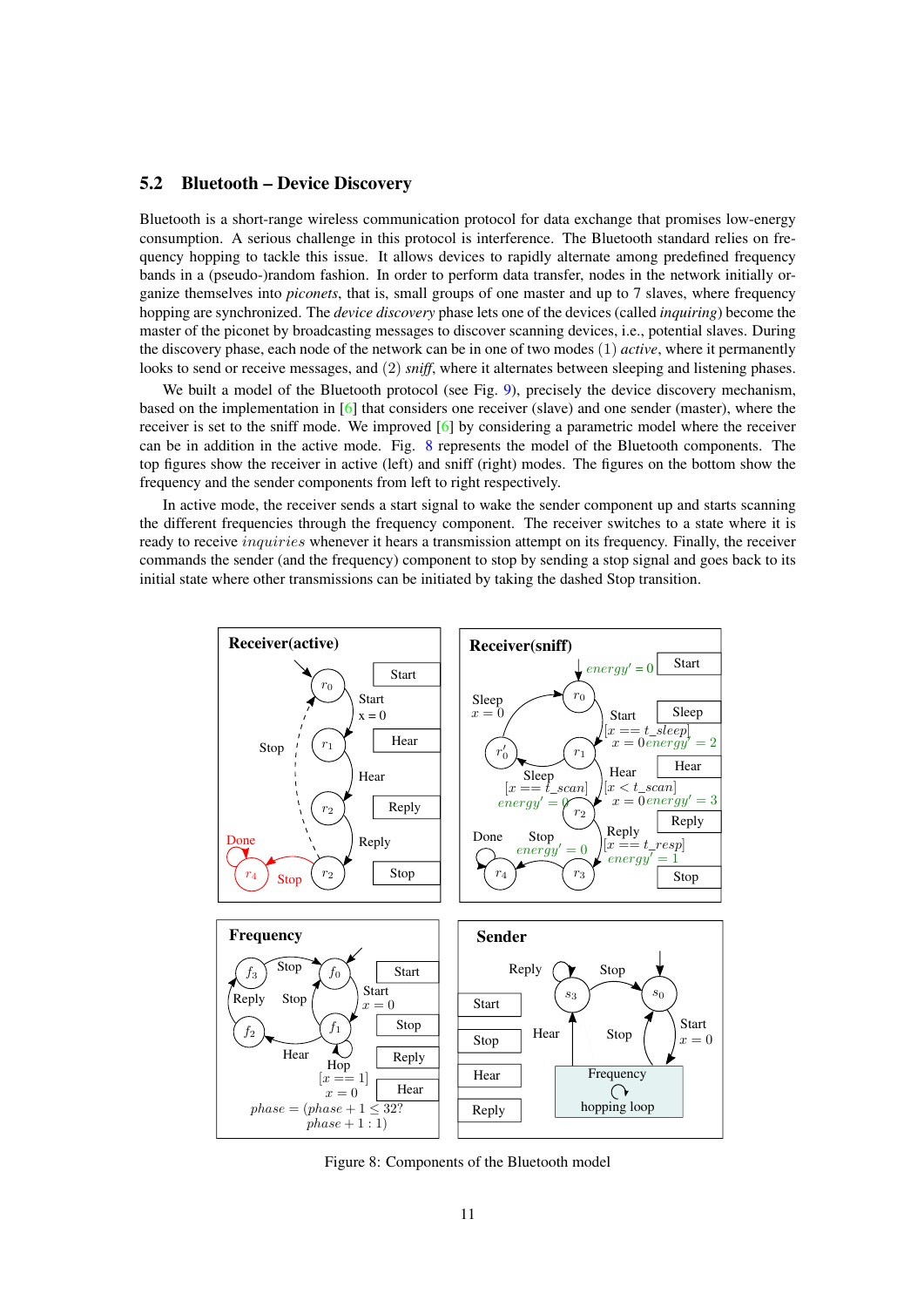In the sniff mode, the receiver alternates between sleeping and scanning states. The sleeping phases of t\_sleep (2012) time slots are followed by a scanning phase of t\_scan (36) time slots, where the time slot is  $0.3125$  ms. During this scanning phase, the receiver can detect a transmission then replies to the *inquiry* that requires t\_resp (2) time slots to achieve. The receiver is also enriched with a cost clock that computes the amount of consumed energy (in energy units). In the sniff mode, no energy is consumed in sleep states  $(r_0, r'_0)$ , whereas the receiver consumes 2 energy units per time slot in scan state  $r_1$ , and 3 units/time slot during the reply (at state  $r_2$ ).

We measure the impact of the different modes on the delays of discovery and on the receiver's energy consumption. In our model, the discovery process successfully terminates when the sender receives one reply (sender.rec  $= 1$ ). We further model energy consumption of the receiver through a reward clock denoted *energy*. The first requirement is expressed in MTL as  $\phi_5(t) \equiv \phi_{[0,t]}(sender.rec = 1)$ 

and states that the discovery must eventually occur within  $t$  time units. Our goal is to identify  $t^*$  that satisfies this requirement with probability 1. The second requirement is expressed as  $\phi_6(e) \equiv$  $\Box_{[0,t^*]}(receiver.energy \leq e)$ . It states that the energy consumed by the receiver, during the discovery phase, is always under some threshold  $e$ . Again, the goal is to determine  $e^*$ that satisfies the requirement with probability



<span id="page-13-1"></span>Figure 9: Bluetooth model with two devices

1. Both properties are expressed as parametric MTL and are assessed by using the parametric exploration. Fig. [10](#page-13-2) summarizes the results obtained by applying the probability estimation algorithm with parameters ( $\alpha = 10^{-3}, \delta = 10^{-1}$ ) for both modes. As expected, the active mode leads to a shorter discovery phase. On the left, we see that  $t^* = 350$  ensures a convergence with probability 1. In the sniff mode (middle), the required time jumps to  $t^* = 17000$ . Regarding energy (right), in the active mode, the expected energy consumption of the receiver is  $e^* = 700$  units, whereas it drops to  $e^* = 600$  units when the receiver works in the sniff mode. That is, an energy saving of more than 14% compared to the active mode.

<span id="page-13-2"></span>

Figure 10: Probability of properties  $\phi_5$  (left and middle) and  $\phi_6$  (right)

The Gear controller system is a real-time component embedded in modern cars. It is responsible for implementing the actual gear change requests issued by the driver (or by an algorithm) and transmitted through a communication network. The correctness and performance of the gear controller are important to guarantee a safe behavior of the

<span id="page-13-0"></span>

<span id="page-13-3"></span>Figure 11: Gear controller model

vehicle. For instance, an excessive time for performing a gear change makes driving unpleasant but may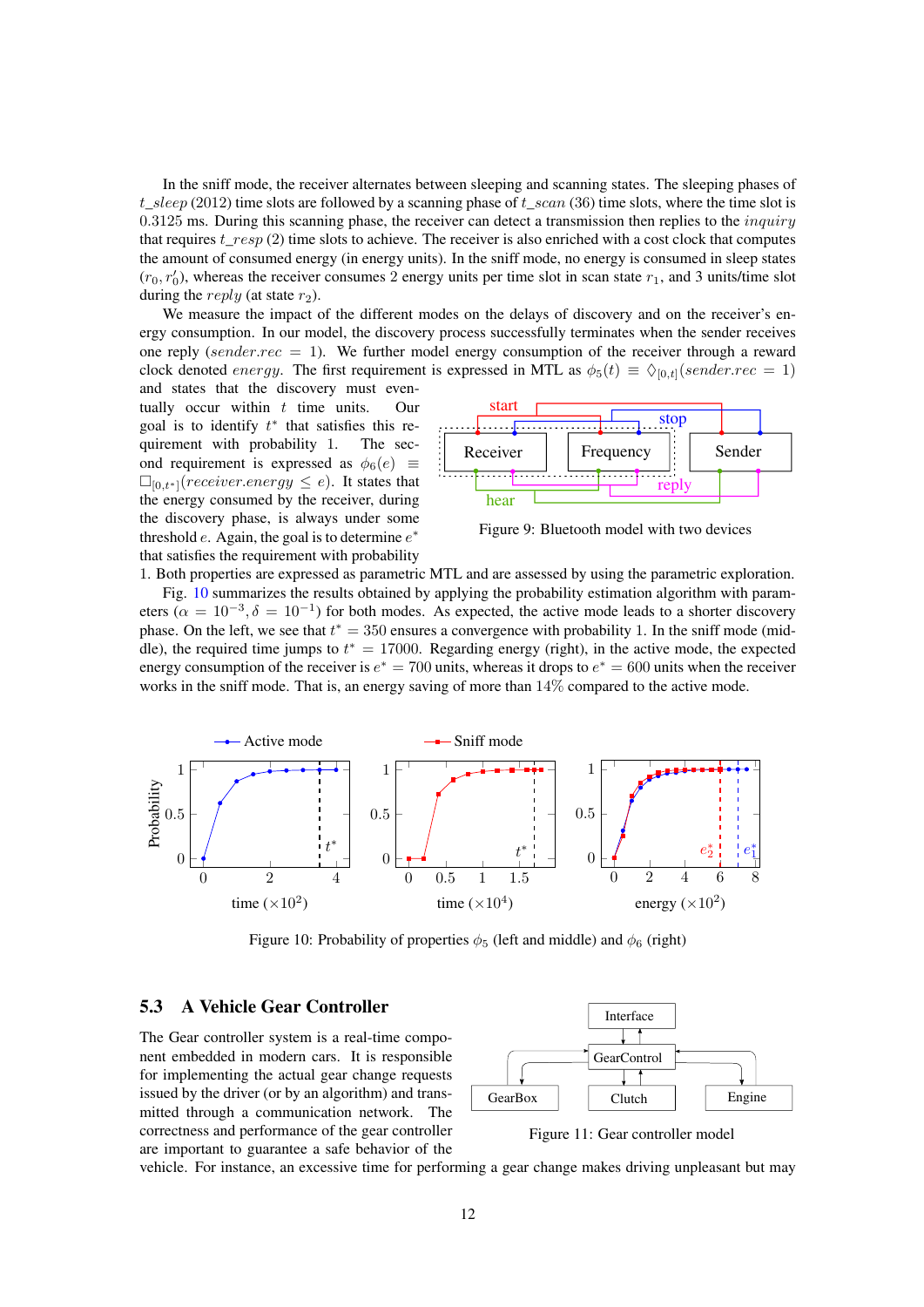also lead to serious safety problems.

We consider a stochastic real-time BIP model of this system based on the work in  $[27]$ . The model is composed of the gear controller component and its environment: a gear change request interface, a gear box, a clutch, and an engine (Fig. [11\)](#page-13-3). Each of these components obeys to specific timing requirements. For instance, the Clutch can open or close within  $100 - 150$  ms, the Gear box, which is electrically controlled, can set (resp. release) a gear in  $100 - 300$  ms (resp. in  $100 - 200$  ms). The engine operates in 3 modes with different constraints, i.e., normal, zero torque and synchronous speed. In the first mode, the engine gives the requested torque, in the

second (resp third) it tries to find a zero torque (resp. speed) difference with the transmission (resp. the wheels). The maximum allowed time for searching a zero torque (resp. synchronous speed control) is 400 ms (resp. 500 ms). Missing any of these constraints raises errors in the model.

In the original work, the authors used reachability analysis to prove several requirements concerning functional and performance aspects. We consider a subset of the original requirements (29 MTL properties). Here, we focus on those concerning the system performance. We provide results for one parametric property  $\phi_7(t)$ , which states that a complete gear change is always performed within  $t$  time units in the case of no errors. It is expressed in MTL as follows:



<span id="page-14-1"></span>Figure 12: Probability of  $\phi_7(t)$ 

$$
\phi_7(t) \equiv \Diamond_{[0,t]} [(\neg(gb. ErrStat = 0) \lor \neg(c. ErrStat = 0)
$$

$$
\lor \neg(e. UseCase = 0) \lor (gc. GearChanged) \lor (gc. Gear)) \land \neg(gc. Systemer = 0)]
$$

We used the probability estimation algorithm with parameters  $(\alpha = 10^{-3}, \delta = 10^{-1})$ . The obtained results using the parametric exploration are summarized in Fig. [12.](#page-14-1) We observe that the largest time value required to implement a gear change with probability 1 is 800 ms. In the same figure, we can also see that the shortest time with a non-zero probability for a gear change is 210 ms.

#### <span id="page-14-0"></span>5.3.1 The complete set of considered requirements

The complete set of verified requirements is listed below (the required verification time is given between brackets). Note that some requirements are expressed as several MTL properties. For instance, requirement  $P_{13}$  induces 6 MTL properties. We also point out the fact that requirements  $P_{9,10}$  were not considered since they address events that are very unlikely to occur. Note that Importance Splitting also fails to analyse them due to the impossibility to identify suitable levels (that are less rare).

- $P_1$ . The gear can be changed. *[41s]*  $\Diamond$ <sub>[0,1500]</sub> (gc.GearChanged)
- P2. The gear can be set to gear 5 and the reverse gear. *[16m 11s]*
	- a.  $\Diamond_{[0,1000000]} (inf. gear = 5)$
	- b.  $\Diamond_{[0.1000000]} (inf. gear = -1)$
- $P_3$ . The switch gear can be performed in 1000 ms. *[42s]*  $\Diamond$ <sub>[0,1500]</sub> (gc.GearChanged  $\land$  gc.SysTimer  $\leq$ 1000)
- $P_4$ . When the gearbox is in position N, the gear is zero. *[5m 16s]*  $\square_{[0,10000]}$  ((gb.Neutral  $\land$  $inf. qear = 0)$  ∨ ¬qb.Neutral ∨ ¬inf.stableGear)
- P5. If the gearbox is idle then the gear is never N. *[10m 47s]*
	- a.  $□_{[0,10000]}$  (¬gb.Idle ∨ ¬inf.N)
	- b.  $\Box_{[0,10000]}$  ( $\neg inf.N \lor gb.Neutral$ )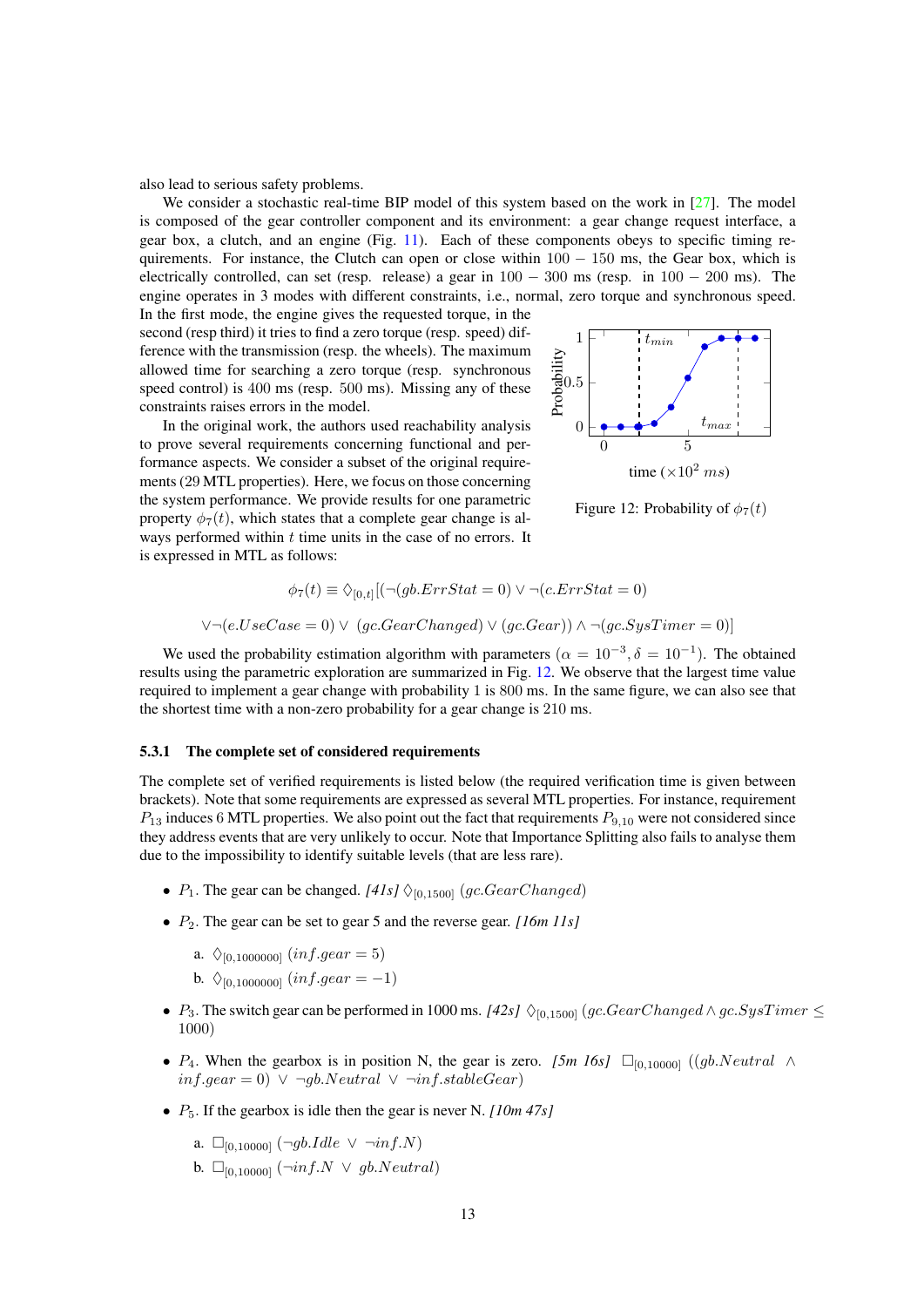- $P_6$ . If there are no errors in gear and clutch and the engine is in normal mode, a gear switch is guaranteed in 900 ms, a switch gear can never be performed in less than 150 ms, and if the switch is not from/to gear N, a switch gear cannot be done in less than 400 ms. *[1m 26s]*
	- a. a gear switch is guaranteed in 900 ms

 $\Diamond_{[0,900]}$  ( $\neg \theta$ .ErrStat = 0  $\lor \neg c$ .ErrStat = 0  $\lor \neg c$ .UseCase = 0  $\lor$  gc.GearChanged)

- b. A switch gear can never be performed in less than 150 ms  $\Diamond_{[0,150]} (\neg \text{gb. ErrStat} = 0 \lor \neg \text{c. ErrStat} = 0 \lor \neg \text{e.UseCase} = 0 \lor \neg \text{gc.GearChannel})$
- c. If the switch is not from/to gear N, a switch gear cannot be done in less than 400 ms  $\Box_{[0,400]}$  ( $\neg \theta$ ). ErrStat = 0  $\lor \neg c$ . ErrStat = 0  $\lor \neg e$ . UseCase = 0  $\lor \neg (inf.FromGear)$  $0 \vee \neg inf. ToGear > 0 \vee \neg gc.GearChanged)$
- $\bullet$   $P_7$ . If there are no errors in gear and clutch but engine in zero torque mode, a gear switch is guaranteed in 1055 ms, a switch gear can never be performed in less than 550 ms, and if the switch is not from/to gear N, a switch gear cannot be done in less than 700 ms. *[1m 30s]*
	- a. a gear switch is guaranteed in 1055 ms

$$
\lozenge_{[0,1055]} (\neg \text{gb. ErrStat} = 0 \lor \neg \text{c. ErrStat} = 0 \lor \neg \text{e.UseCase} = 1 \lor \text{gc.GearChanged})
$$

- b. switch gear can never be performed in less than 550 ms  $\Diamond$ <sub>0,550</sub>]  $(\neg qb.ErrStat = 0 \lor \neg c.ErrStat = 0 \lor \neg e.UseCase = 1 \lor (\neg qc.GearChanged \land$  $\neg ac.Gear)$
- c. If the switch is not from/to gear N, a switch gear cannot be done in less than 700 ms  $\Box$ <sub>[0,700</sub>] (¬gb.ErrStat = 0  $\lor \neg c$ .ErrStat = 0  $\lor \neg e$ .UseCase = 1  $\lor \neg inf$ .FromGear > 0 ∨  $\neg inf.ToGear > 0$  ∨  $\neg gc.GearChanged$  ∨  $\neg gc.Gear)$
- $\bullet$   $P_8$ . If there are no errors in gear and clutch but engine in synchronous speed mode, a gear switch is guaranteed in 1205 ms, a switch gear can never be performed in less than 450 ms, and if the switch is not from/to gear N, a switch gear cannot be done in less than 750 ms. *[1m 31s]*
	- a. a gear switch is guaranteed in 1205 ms

 $\Diamond_{[0,1205]}$  ( $\neg g$ b.ErrStat = 0  $\lor \neg c$ .ErrStat = 0  $\lor \neg c$ .UseCase = 2  $\lor g$ c.GearChanged)

b. switch gear can never be performed in less than 450 ms

 $\Diamond$ <sub>[0,450]</sub> (¬ e.UseCase = 2  $\lor$  (¬gc.GearChanged  $\land$  ¬gc.Gear))

- c. If the switch is not from/to gear N, a switch gear cannot be done in less than 750 ms  $\Box_{[0,750]}$  ( $\neg \theta \cdot ErrStat = 0 \lor \neg c \cdot ErrStat = 0 \lor \neg e \cdot UseCase = 2 \lor \neg \inf \cdot FromGear >$ 0  $\vee$  ¬inf.ToGear > 0  $\vee$  ¬gc.GearChanged  $\vee$  ¬gc.Gear)
- $P_{11}$ . The engine is guaranteed to find synchronous speed in the case where no error occurs in it. *[5m*] *52s]*

 $\Box_{[0,10000]}(\neg \textit{gb}.\textit{ErrStat} = 0 \lor \neg \textit{c}.\textit{ErrStat} = 0 \lor \neg \textit{e}.\textit{isError})$ 

•  $P_{12}$ . If the gear is N, the engine is either in initial or going to initial (i.e. ToGear = 0 and engine in zero). *[5m 22s]*

 $\Box_{[0,10000]}$  (¬inf.N  $\lor$  (inf.ToGear = 0  $\land$  e.Zero)  $\lor$  e.Initial)

- P13. Torque is always indicated in the engine when the gear controller has a gear set. *[31m 17s]*
	- a.  $\Box_{[0,10000]}$  (¬gc.Gear  $\lor \neg inf. gear = -1 \lor \neg inf.stableGear \lor e. Torque$ )
	- b.  $\Box_{[0,10000]} (\neg gc.Gear \lor \neg inf. gear = 1 \lor \neg inf.stableGear \lor e. Torque)$
	- c.  $\square_{[0,10000]}$  (¬gc.Gear ∨ ¬ inf.gear = 2 ∨ ¬inf.stableGear ∨ e.Torque)
	- d.  $\Box_{[0,10000]} (\neg gc.Gear \lor \neg inf. gear = 3 \lor \neg inf.stableGear \lor e. Torque)$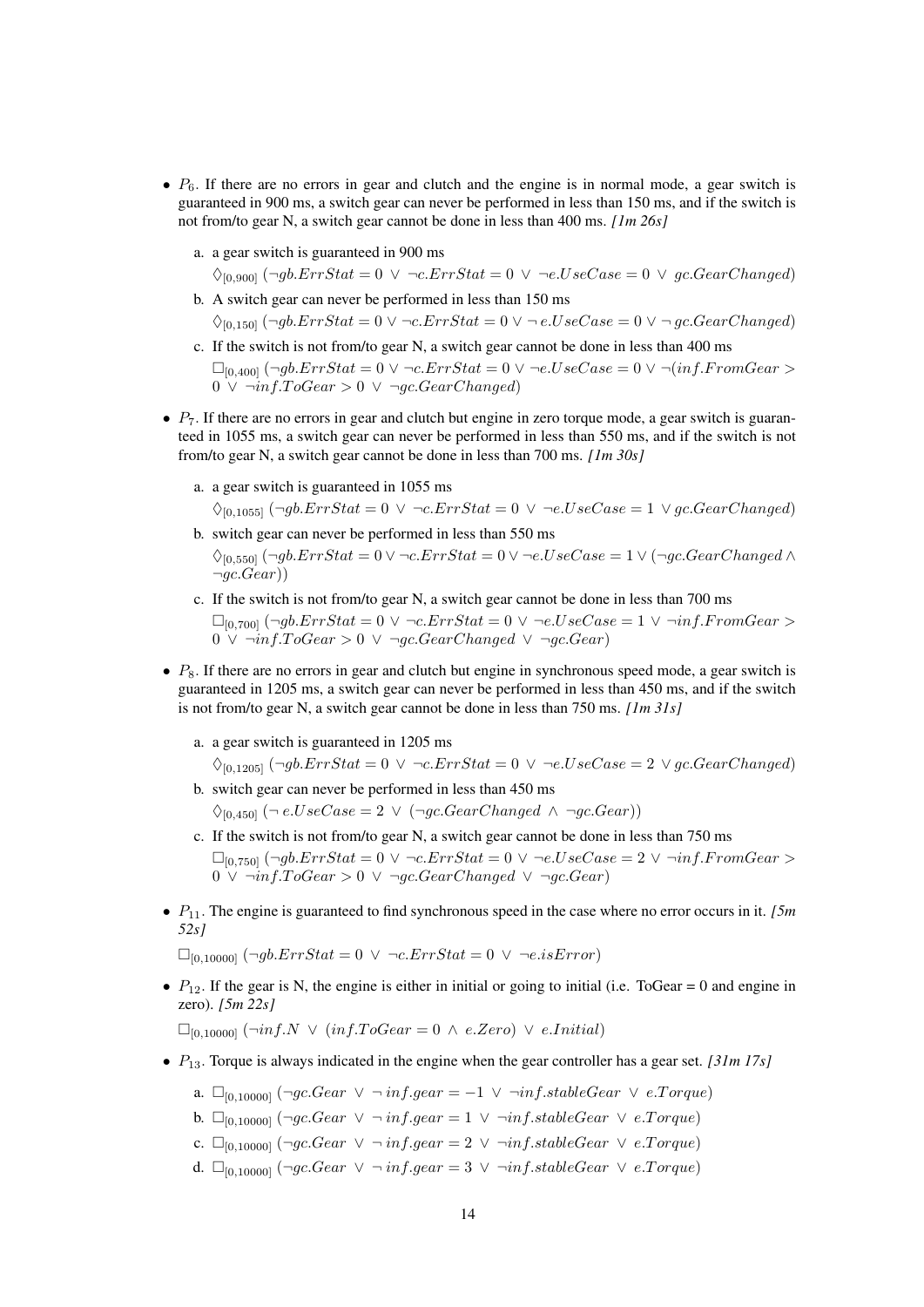- e.  $\Box_{[0,10000]}$  (¬gc.Gear ∨ ¬ inf.gear = 4 ∨ ¬inf.stableGear ∨ e.Torque)
- f.  $\Box_{[0,10000]} (\neg \textit{gc} {\textcdot} \textit{Gear } \lor \neg \textit{inf} {\textcdot} \textit{gar} = 5 \lor \neg \textit{inf} {\textcdot} \textit{stableGear } \lor \textit{e} {\textcdot} \textit{Torque})$
- $P_{14}$ . The controller is in predefined locations depending on the clutch state. *[10m 31s]* 
	- a. If clutch is open

 $\Box_{[0,10000]} (\neg c. Open \lor gc. ClutchOpen \lor gc. ClutchOpenTwo \lor gc. CheckGearSetTwo \lor$ gc.ReqSetGearT wo ∨ gc.ClutchClose ∨ gc.CheckClutchClosed ∨ gc.CheckClutchClosedT wo ∨  $qc.CheckGearNeuTwo)$ 

b. If clutch is closed

 $\Box_{[0,10000]} (\neg c.Closed \lor gc.RegTorqueC \lor gc.GearChanged \lor gc.Gear \lor gc.Initiate \lor$ gc.CheckT orque ∨ gc.ReqNeuGear ∨ gc.CheckGearNeu ∨ gc.ReqSyncSpeed ∨  $qc.CheckSyncSpeed \vee qc.RegSetGear \vee qc.CheckGearSet)$ 

- $P_{15}$ . The controller is in predefined locations depending on the gearbox status. *[10m 32s]* 
	- a. If gear is idle

 $\Box$ <sub>[0,10000]</sub> (¬c.Open  $\lor$  qc.ClutchOpen  $\lor$  qc.ClutchOpenTwo  $\lor$  qc.CheckGearSetTwo  $\lor$ gc.ReqSetGearT wo ∨ gc.ClutchClose ∨ gc.CheckClutchClosed ∨ gc.CheckClutchClosedT wo ∨  $gc.CheckGearNeuTwo)$ 

b. If gear is neutral

[0,10000] (¬gb.Neutral ∨ gc.ReqSetGear ∨ gc.CheckClutchClosedT wo ∨ gc.ReqT orqueC ∨ gc.GearChanged ∨ gc.Gear ∨ gc.Initiate ∨ gc.ReqSyncSpeed ∨ gc.CheckSyncSpeed ∨  $qc. RegSetGear \vee qc. CheckClutch \vee qc. ClutchOpen \vee qc. RegSetGearTwo)$ 

•  $P_{16}$ . If engine regulates on torque, then the clutch must be closed. *[6m 08s]* 

 $\square_{[0,10000]}$  (¬e.Torque  $\vee$  c.Closed)

### <span id="page-16-0"></span>5.4 Precision Time Protocol – IEEE 1588

In this study, the Precision Time Protocol (PTP) is deployed as part of a distributed heterogeneous communication system in an aircraft [\[9\]](#page-21-1) to synchronize the clocks of the different devices of the system. The reference clock is given by a specific device in the network called Master. This synchronization is essential to guarantee a correct behavior of the whole system.

We consider an abstract stochastic model of the PTP protocol shown in Fig. [13.](#page-17-0) It is composed of a master and a slave in addition to two communication channels. The considered model is parametric as it represents the communication of the master with different slaves of the actual system. This is expressed through different stochastic communication delays of the channels. Concretely, different probability density functions, depending on the position of the slave in the network. The stochastic behavior a Channel and the deterministic behavior of the Slave components. Additional details on the models can be found in [\[9\]](#page-21-1).

An important property to verify on the system is that the drift between the clock of the master denoted tm and the clock of any slave denoted ts is always bounded by a threshold  $\Delta$ . This property is expressed as  $\phi_8(\Delta) \equiv \Box_{[0,T]}$  (abs(master.tm – slave.ts)  $\leq \Delta$ ), where T is the period of the PTP protocol and abs() is the absolute value function. Fig. [14b](#page-17-1) shows that the smallest bound  $\Delta$  guaranteeing the property  $\phi_8$  is  $\Delta^* = 70$ . We used the probability estimation algorithm with  $\alpha = 10^{-5}$ ,  $\delta = 10^{-1}$  combined with the parametric exploration for the analysis of this property.

### <span id="page-16-1"></span>5.5 Pacemaker Model

A pacemaker is a device implanted on a human heart to cope with malfunctions due to aging or diseases. Its function is to guarantee the timed relationships between atrial and ventricular contractions. This device (see Fig. [15\)](#page-18-1) acts as a monitor for these atrial and ventricular events and generates electrical pulses to compensate missing/late events and hence, prevents the heart's malfunctions.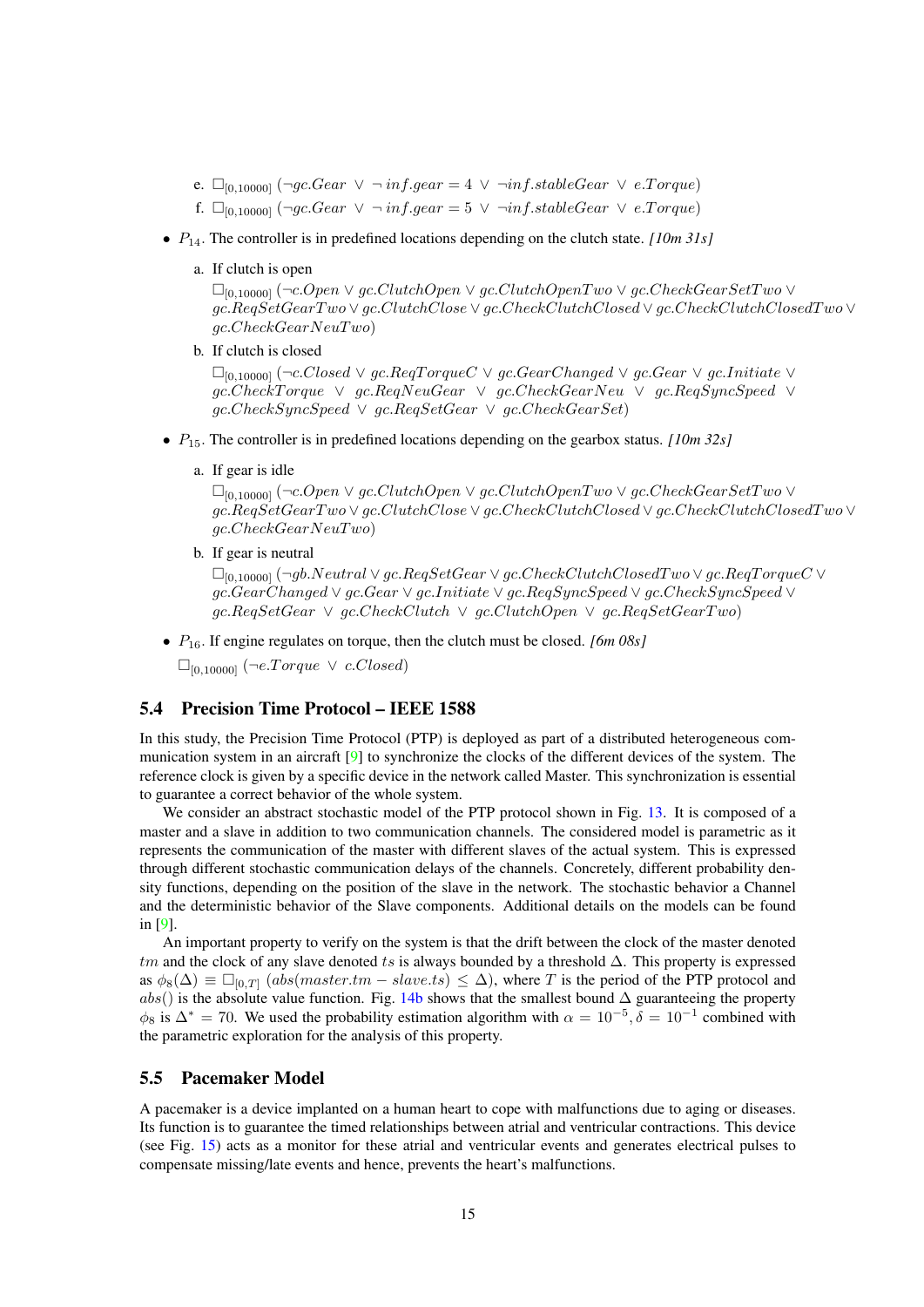<span id="page-17-0"></span>

Figure 13: The abstract PTP model.



Figure 14: Stochastic model and analysis results

Our model is a BIP translation of the case study in [\[23\]](#page-22-11). In this model, the heart is represented by a component that periodically sends atrial and ventricular contraction events, respectively denoted AS and VS. These events are handled by the pacemaker that may deliver atrial pacing (AP) or ventricular pacing (VP) to regulate the heart timed behavior. The pacemaker is a compound component composed of four components: (i) *Lower Rate Interval (LRI)* ensures that the heart rate is above a minimum value by monitoring the elapsed time between ventricular events (VS, VP), generating AP if a time limit of TLRI-TAVI is reached. (ii) *Atrio-Ventricular Interval and Upper Rate Interval (AVIURI)* guarantees the delay between an atrial event and a ventricular one by deliver-

ing a ventricular pacing in the case where no ventricular contrac-

<span id="page-17-1"></span>

| Parameter        | Value |
|------------------|-------|
| <b>TLRI</b>      | 1000  |
| <b>TAVI/TVPR</b> | 150   |
| TURI/ $A_{min}$  | 400   |
| <b>TPVAB</b>     | 50    |
| $TPVARP/V_{min}$ | 100   |
| $V_{max}$        | 200   |
|                  | 1100  |

<span id="page-17-2"></span>Table 2: Parameters for the pacemaker and the heart models

tion is detected within TAVI. This module also tracks delays between ventricular events to avoid pacing the ventricle too fast. (iii) *Post Ventricular Atrial Refractory Period (PVARP) and Post Ventricular Atrial Blanking (PVAB)* filters noise by ignoring atrial events occuring in TPVARP. (iv) *Ventricular Refractory Period (VRP)* ensures a minimum delay TVRP between ventricular events.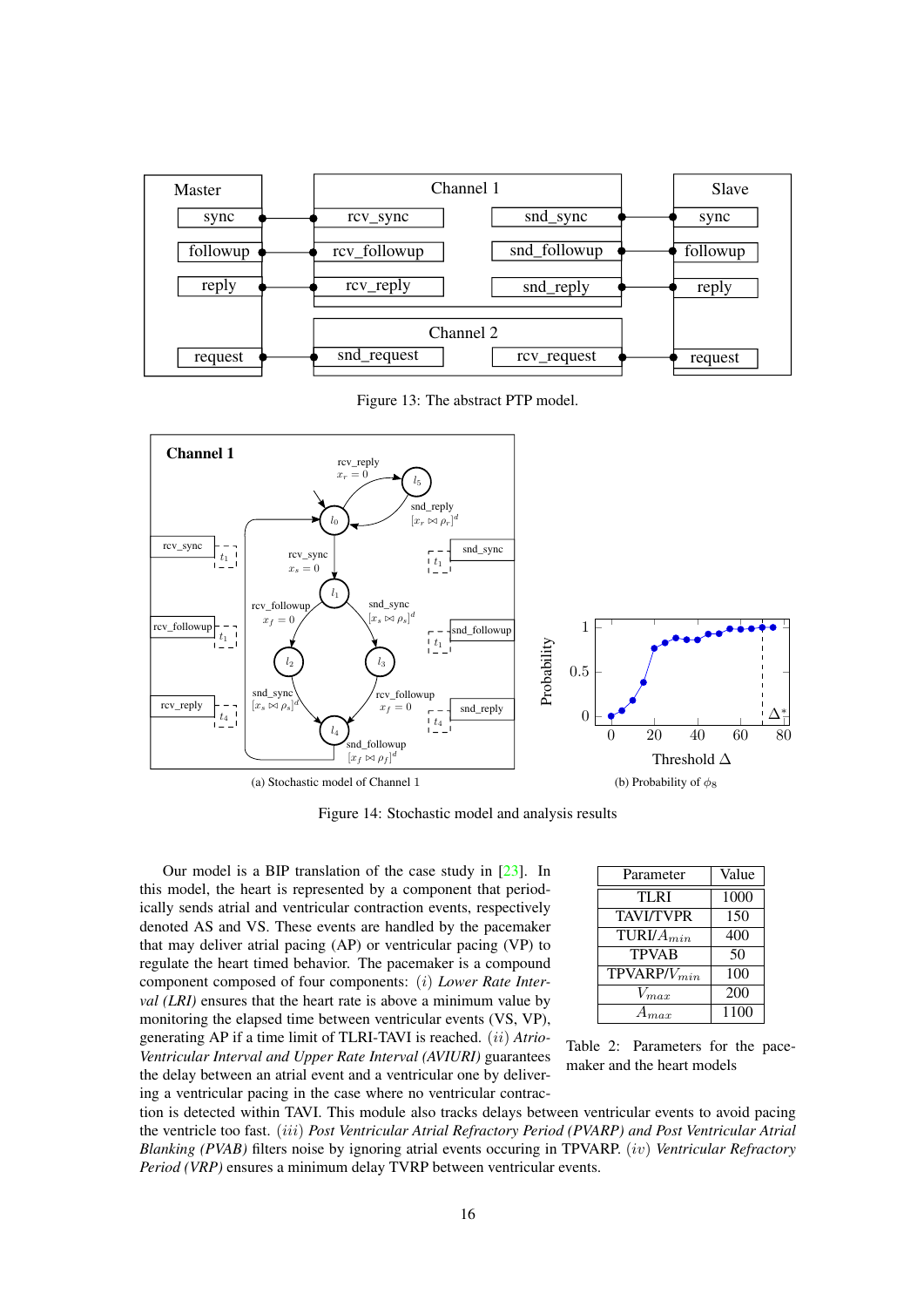<span id="page-18-1"></span>

Figure 15: Heart and Pacemaker interactions

On the one hand, the pacemaker has to monitor the heart rate and verify that the interval between ventricular events is bounded by TLRI (property  $\phi_9$ ). On the other hand, it must not deliver VP too fast. This amounts to verify that the interval between a ventricular event and VP is above TURI (property  $\phi_{10}$ ).

We checked both properties on SBIP using the probability estimation algorithm with parameters ( $\alpha =$  $10^{-5}$ ,  $\delta = 10^{-1}$ ). The analysis required 4883 execution traces, each one representing a simulation time of approximatively 8 minutes. Both properties have been proven true ( $P(\phi_9) = P(\phi_{10}) = 1$ ) in less than 1h30 per property.

#### <span id="page-18-0"></span>5.6 Concurrency model

Concurrency is a key concept in systems in general, and programs in particular. Concurrent systems are the ones that can execute independantly which can lead to improve the overall execution-time of the systems tasks. One of the most common way to synchronize/communicate this kind of systems is through shared resources. However, one wants to study the fairness in the access to these shared resources.

<span id="page-18-2"></span>

Figure 16: A concurrency model with three components sharing a single resource

In this case study, we consider three concurrent components that share a common resource, as depicted in Figure  $16$ . Each component  $c_i$  memorizes the number of times it accessed the critical resource in an integer variable *cpt*. The considered LTL property  $\phi_{11} \equiv F\{30\} (\bigwedge_{i=1}^{3} (c_i.cpt > 9))$  states that, after 30 system steps, the components access more than 9 times to the shared resource. For  $\phi_{11}$  to be evaluated to true, each component must have exactly 10 accesses for an overall number of 30 accesses, corresponding to the 30 system steps, which makes the property rare. The decomposition into  $n = 10$  levels can be done in a straightforward manner, that is,  $l_k \equiv \hat{\bigwedge}_{i=1}^3 (c_i.cpt > k-1), k \in [1,10]$ . This comes from the fact that we want the component to access the resource exactly the same number of times. The stop condition is hence set to 3 steps (one for each component).

We first tried to estimate the probability of property  $\phi_{11}$  using PE with the parameters ( $\delta = 0.03, \alpha =$ 0.001). This lead us to simulate 33782 traces in which the rare event has never been met ( $P(\phi_{11}) = 0$ ), in an overall execution time of 3m 37s. However, by using IP with  $M = 1000$  traces we were able to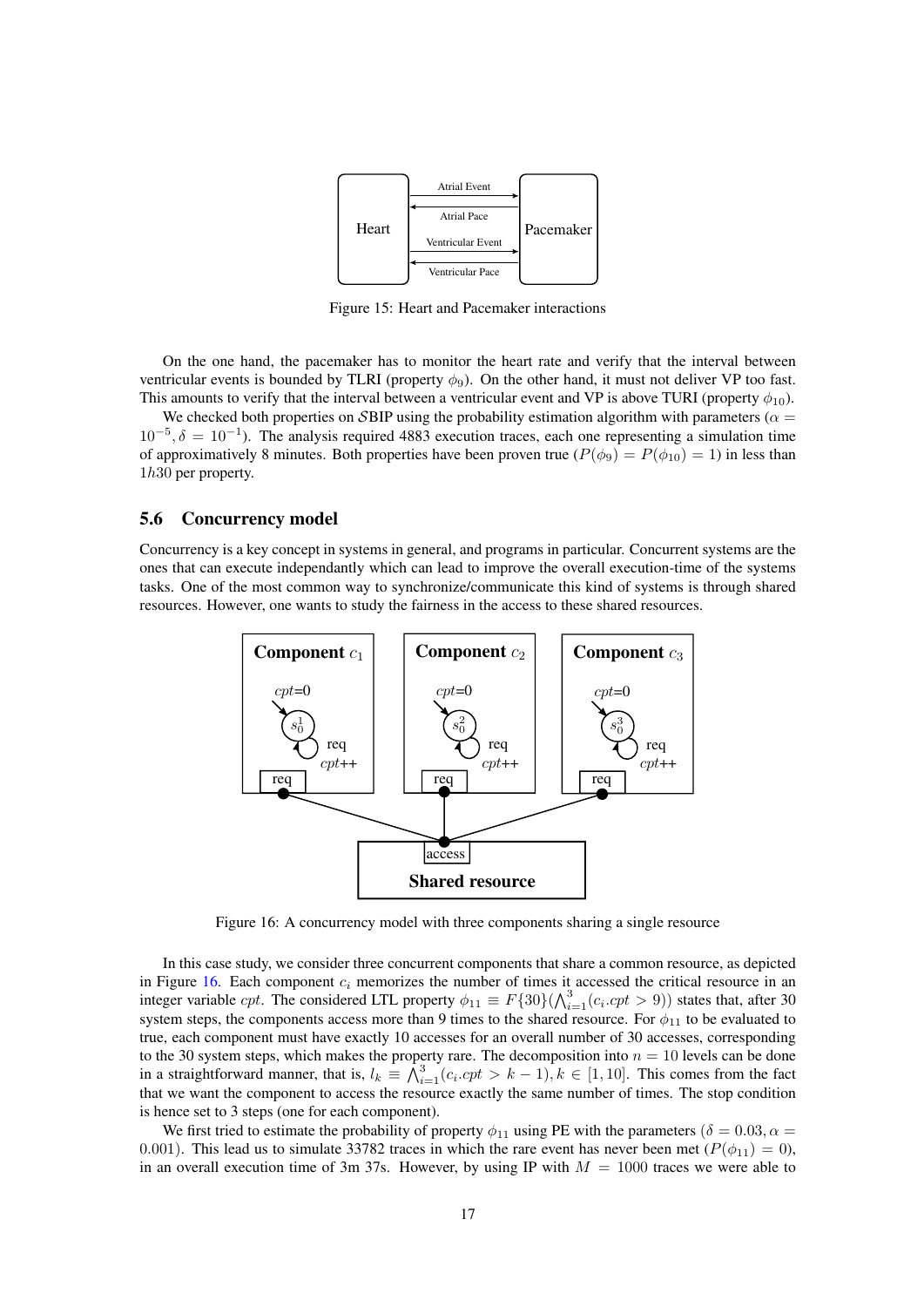<span id="page-19-2"></span>

|             |       | 0.215                   | 0.234                        | 0.217                                 |                       |                                       | 0.227                 |                                 |
|-------------|-------|-------------------------|------------------------------|---------------------------------------|-----------------------|---------------------------------------|-----------------------|---------------------------------|
|             |       |                         |                              |                                       |                       |                                       |                       |                                 |
| Probability |       |                         |                              |                                       |                       |                                       |                       | $P(\phi_{11})$                  |
| Estimate    | 0.218 |                         |                              |                                       |                       | 0.243                                 |                       | $2.35 \times 10^{-7}$           |
|             |       | Probability<br>Estimate | $P(l_1 l_0)$<br>$P(l_6 l_5)$ | $P(l_2 l_1)$<br>$P(l_7 l_6)$<br>0.194 | $P(l_8 l_7)$<br>0.209 | $P(l_3 l_2)$<br>$P(l_9 l_8)$<br>0.199 | $P(l_4 l_3)$<br>0.222 | $P(l_5 l_4)$<br>$P(l_{10} l_9)$ |

Table 3: Results of IP on the concurrency model

estimate the probability of each level to occur and hence  $P(\phi_{11})$ , in less than 13s. Table [3,](#page-19-2) summarizes the results of IP on the concurrency model. We can see that the probability that concurrent components access exactly the same number of times the shared resource is very low  $P(\phi_{11}) = 2.35 \times 10^{-7}$  but not null. It is interesting to see that the conditional probabilities are very close which indicates that the actual decomposition in levels is suitable, and hence reduces the relative variance of the final estimate.

#### <span id="page-19-0"></span>5.7 Performance Analysis

We now provide performance measures of SBIP, mainly regarding time (Table [4\)](#page-19-3). The first three columns

show respectively the considered case study, the number of components in the associated model, and the properties under test. The two remaining columns illustrate the number of SMC loops in case of parametric exploration and the average SMC time. We observe that depending on the model size and the property complexity, the SMC time can reach a dozen of minutes.

To get more insights on the reasons of the observed times, we investigated the individual tasks within an SMC loop, i.e., property parsing, trace simulation, trace parsing, and monitoring. We considered the processing time of a single execution trace (with lengths ranging between  $10<sup>5</sup>$ and 2.  $10^5$ ) of the PTP model and one MTL property (see Appendix [5.4\)](#page-16-0). Fig. [17](#page-20-3) summarizes the obtained results, which show that the overall processing time grows linearly with the trace size. A noticeable observation is that the simulation time takes almost 90% of the whole analysis. This is mainly due to current prototype implementation of the stochastic real-time engine. Moreover, in this experiment, we systematically logged model variables, which considerably increased the simulation time. Related to this matter, we observe that the trace parsing (including instantiation) is also substantial. The reason for that is mainly

| Case study     | $\#C$          | Φ           | #smc<br>loops  | avg smc<br>time |
|----------------|----------------|-------------|----------------|-----------------|
|                |                | $\phi_1$    | 11             | $1m$ 21s        |
| Firewire(2)    | 4              | $\phi_2$    | 9              | $1m\,59s$       |
|                |                | $\phi_3$    |                | 2m 28s          |
|                |                | $\phi_4$    | 2              | $3m\,27s$       |
|                |                | $\phi_1$    | 17             | $1m\,53s$       |
| Firewire(3)    | 7              | $\phi_2$    | 11             | 3m 34s          |
|                |                | $\phi_3$    |                | 3m 38s          |
|                |                | $\phi_4$    | 3              | 4m 43s          |
|                | 13             | $\phi_1$    | 18             | $3m\,54s$       |
|                |                | $\phi_2$    | 17             | $12m$ 36s       |
| Firewire $(5)$ |                | $\phi_3$    |                | 7m23s           |
|                |                | $\phi_4$    | 5              | 10m 16s         |
| Bluetooth v1   | 3              | $\phi_5$    | $\overline{9}$ | 2m 27s          |
|                |                | $\phi_6$    | 16             | $3m$ 11s        |
| Bluetooth v2   | 3              | $\phi_5$    | 11             | $3m$ Os         |
|                |                | $\phi_6$    | 14             | $13m\,05s$      |
| Gear Control   | 5              | $\phi_7$    | 11             | 54s             |
| <b>PTP</b>     | $\overline{4}$ | $\phi_8$    | 15             | $8m$ 42s        |
| Pacemaker      | 5              | $\phi_9$    |                | 1h 28m          |
|                |                | $\phi_{10}$ |                | 1h 30m          |

#### <span id="page-19-3"></span>Table 4: Summary of performance

strings manipulation. It grows proportionally with the size of the trace. Finally, we notice that the MTL parsing and monitoring require relatively short time and are almost constant in this case, since we considered the same property.

### <span id="page-19-1"></span>6 Related Work

Several tools implement SMC analysis [\[21,](#page-22-2) [31,](#page-22-12) [26,](#page-22-1) [17,](#page-21-4) [13\]](#page-21-15). Some provide, in addition, distributed versions of the statistical tests, like  $[4, 21, 35, 19]$  $[4, 21, 35, 19]$  $[4, 21, 35, 19]$  $[4, 21, 35, 19]$  $[4, 21, 35, 19]$  $[4, 21, 35, 19]$  $[4, 21, 35, 19]$ . The main difference between these tools is the modeling and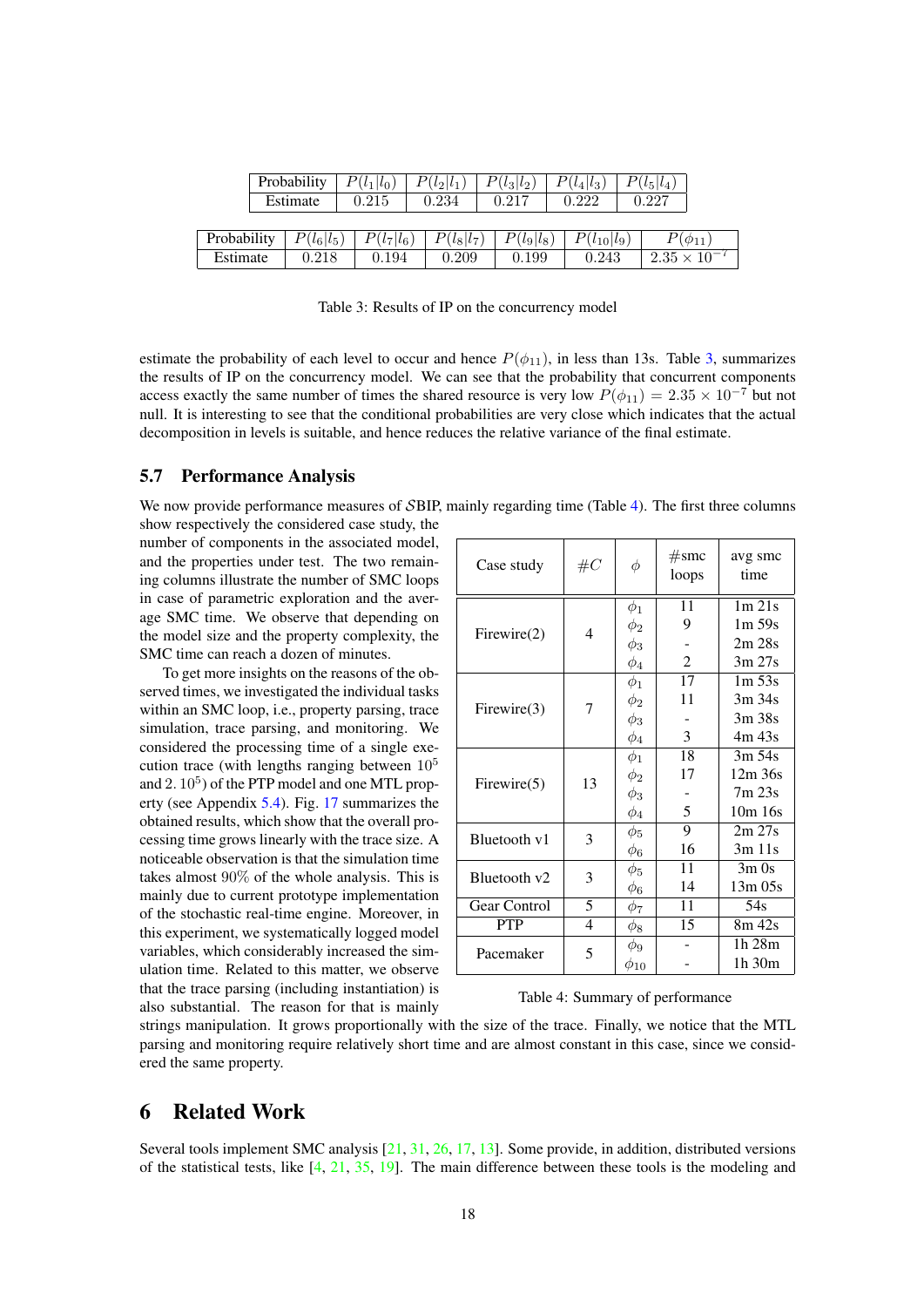<span id="page-20-3"></span>

Figure 17: Detailed processing times for different trace sizes

specification formalisms, and sometimes the implemented statistical test, such as considering rare events.

Well-known tools such as UPPAAL-SMC [\[17\]](#page-21-4) and PRISM [\[26\]](#page-22-1) support various formalisms. The former considers *Networks of Priced Timed Automata* (NPTAs), which are high-level representations of CTMCs/DTMCs for system modeling, and weighted MTL for properties specification. Prism considers in addition *Markov Decision Processes* (MDPs) and Probabilistic Timed Automata (PTAs) for modeling, and *Probabilistic Computation Tree Logic* (PCTL), *Continuous Stochastic Logic* (CSL), and LTL, for properties specification. Other tools like Vesta [\[31\]](#page-22-12) also support algebraic specification languages like PMaude [\[25\]](#page-22-14).

Our tool was extended to support GSMPs and CTMCs using the stochastic real-time BIP formalism [\[30\]](#page-22-4). As opposed to the aforementioned tools, it allows for using arbitrary probability density functions. Except Ymer [\[35\]](#page-23-0), the first to implement sequential hypothesis testing (unfortunately no more maintained), we are not aware of other tools offering such a general model. Furthermore, our tool provides high-level modeling mechanisms such as multiparty interactions (i.e.,  $n$ −ary synchronizations) and events urgencies (e.g., lazy). It also allows for integrating external (legacy) code, which is not always the case in other tools. Finally, it is worth mentioning that SBIP can also be used to generate (distributed) implementations ready for deployment on real platforms [\[29\]](#page-22-15).

Similarly to our tool, PlasmaLab  $[21]$  is a modular and extensible statistical model checker that may be extended with external simulators and checkers. The default configuration supports DTMCs specified in a variant of the Prism language and requirements expressed in bounded LTL.

### <span id="page-20-0"></span>7 Conclusion

We presented the release 2.0 of the SBIP tool, which offers new capabilities regarding the modeling and specification formalism, the analysis workflows, and the whole user experience. We added support for GSMPs and CTMCs and for MTL in addition to DTMCs and BLTL. We revisited the workflow of the tool to offer an integrated environment for design, analysis and visualization, in addition to new features such as the parametric exploration. We considered several case studies to show the tool's analysis capabilities and to assess its performance.

We identified through these investigations a bottleneck due to the current version of the simulation engine. We are currently working on an optimized version which can significantly improve the whole performance of the tool. Other interesting future directions are to extend the capabilities of the tool by integrating a distributed implementation of SMC.

### References

- <span id="page-20-1"></span>[1] ANTLR Web page. <http://www.antlr.org/>. Accessed: 2017-10-11. [2.3](#page-4-2)
- <span id="page-20-2"></span>[2] GSL Web page. <https://www.gnu.org/software/gsl/>. Accessed: 2017-10-11. [2.3](#page-4-2)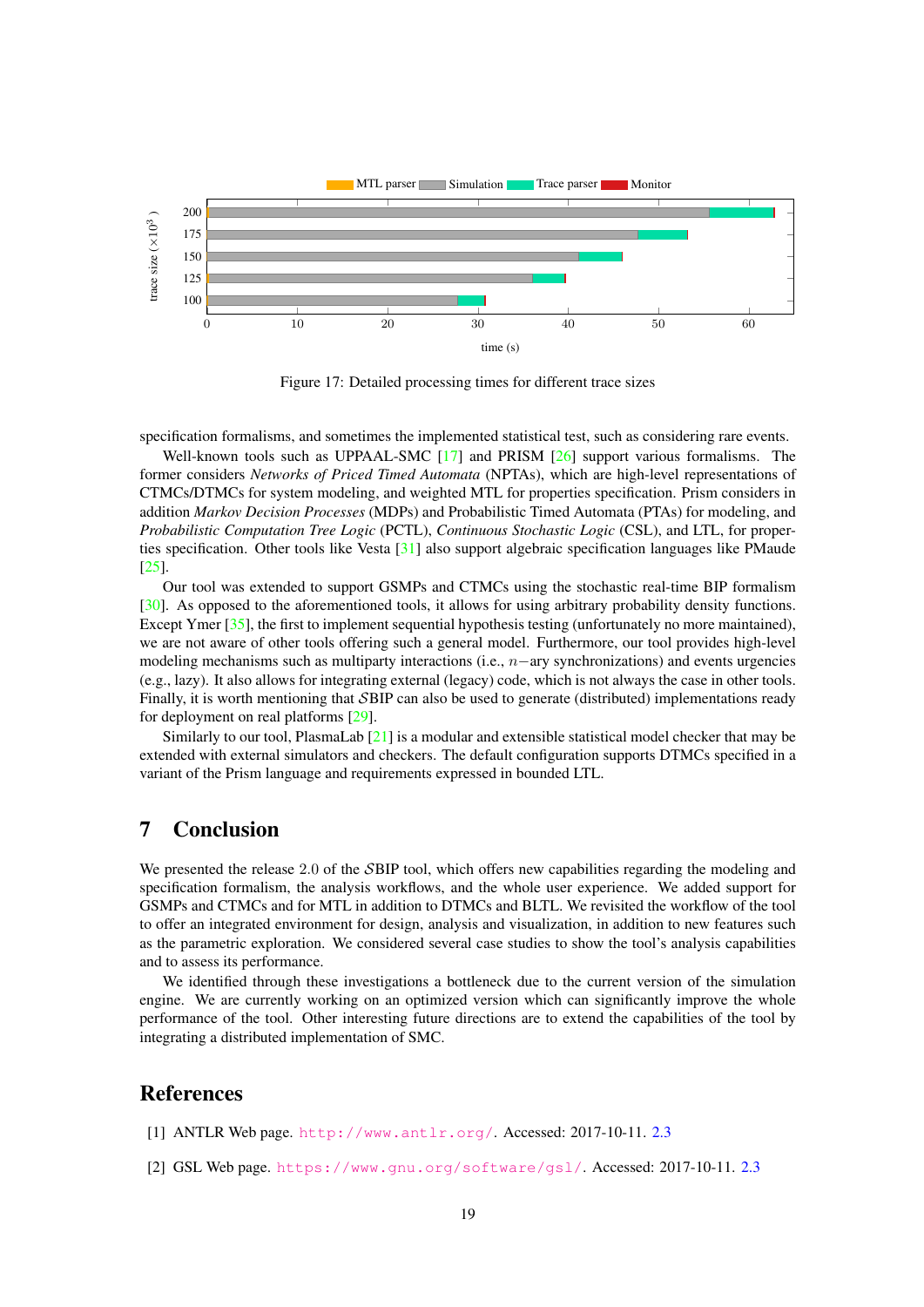- <span id="page-21-8"></span>[3] T. Abdellatif, J. Combaz, and J. Sifakis. Rigorous implementation of real-time systems - from theory to application. *Mathematical Structures in Computer Science*, 23(4):882–914, 2013. [3.1](#page-4-4)
- <span id="page-21-5"></span>[4] M. AlTurki and J. Meseguer. PVeStA: A parallel statistical model checking and quantitative analysis tool. In *Proceedings of the 4th International Conference on Algebra and Coalgebra in Computer Science, CALCO'11*, August 2011. [1,](#page-3-0) [6](#page-19-1)
- <span id="page-21-9"></span>[5] R. Alur and D. L. Dill. A theory of timed automata. *Theor. Comput. Sci.*, 126(2):183–235, Apr. 1994. [3.1](#page-4-4)
- <span id="page-21-14"></span>[6] S. Arry and A. Kaur. Article: Formal verification of device discovery mechanism using uppaal. *International Journal of Computer Applications*, 58(19):32–37, November 2012. [5.2](#page-12-0)
- <span id="page-21-2"></span>[7] R. Balaji, A. Nouri, D. Gangadharan, M. Bozga, M. M. Ananda Basu, A. Legay, S. Bensalem, and S. Chakraborty. Stochastic modeling and performance analysis of multimedia socs. In *International conference on Systems, Architectures, Modeling and Simulation, SAMOS'13*, pages 145–154, 2013. [1](#page-3-0)
- <span id="page-21-6"></span>[8] P. Ballarini, B. Barbot, M. Duflot, S. Haddad, and N. Pekergin. HASL: A new approach for performance evaluation and model checking from concepts to experimentation. *Performance Evaluation*, 90:53–77, Aug. 2015. [1](#page-3-0)
- <span id="page-21-1"></span>[9] A. Basu, S. Bensalem, M. Bozga, B. Caillaud, B. Delahaye, and A. Legay. Statistical abstraction and model-checking of large heterogeneous systems. In *Forum for fundamental research on theory, FORTE'10*, volume 6117 of *LNCS*, pages 32–46. Springer, 2010. [1,](#page-3-0) [5.4](#page-16-0)
- <span id="page-21-3"></span>[10] A. Basu, S. Bensalem, M. Bozga, B. Delahaye, A. Legay, and E. Siffakis. Verification of an AFDX infrastructure using simulations and probabilities. In *Runtime Verification, RV'10*, volume 6418 of *LNCS*. Springer, 2010. [1](#page-3-0)
- <span id="page-21-7"></span>[11] A. Basu, M. Bozga, and J. Sifakis. Modeling heterogeneous real-time components in bip. In *Proceedings of the Fourth IEEE International Conference on Software Engineering and Formal Methods*, SEFM'06, pages 3–12, Washington, DC, USA, 2006. IEEE Computer Society. [3.1](#page-4-4)
- <span id="page-21-12"></span>[12] S. Bensalem, B. Delahaye, and A. Legay. Statistical model checking: Present and future. In *RV*, volume 6418 of *LNCS*. Springer, 2010. [4.3](#page-7-1)
- <span id="page-21-15"></span>[13] J. Bogdoll, L. M. F. Fioriti, A. Hartmanns, and H. Hermanns. Partial order methods for statistical model checking and simulation. In *Forum for fundamental research on theory, FMOODS/FORTE'11*, pages 59–74, June 2011. [6](#page-19-1)
- <span id="page-21-10"></span>[14] P. E. Bulychev, A. David, K. G. Larsen, A. Legay, G. Li, and D. B. Poulsen. Rewrite-based statistical model checking of wmtl. *RV*, 7687:260–275, 2012. [4.2](#page-7-0)
- <span id="page-21-13"></span>[15] A. David, K. Larsen, A. Legay, M. Mikučionis, and Z. Wang. Time for statistical model checking of real-time systems. In *Computer Aided Verification*, pages 349–355. Springer, 2011. [5.1](#page-10-2)
- <span id="page-21-0"></span>[16] A. David, K. G. Larsen, A. Legay, M. Mikucionis, D. B. Poulsen, and S. Sedwards. Statistical model checking for biological systems. *Int. J. Softw. Tools Technol. Transf.*, 17(3):351–367, June 2015. [1](#page-3-0)
- <span id="page-21-4"></span>[17] A. David, K. G. Larsen, A. Legay, M. Mikuăionis, and D. B. Poulsen. Uppaal smc tutorial. Int. J. *Softw. Tools Technol. Transf. (STTT)*, 17(4):397–415, August 2015. [1,](#page-3-0) [3.1,](#page-4-4) [6](#page-19-1)
- <span id="page-21-11"></span>[18] T. Hérault, R. Lassaigne, F. Magniette, and S. Peyronnet. Approximate Probabilistic Model Checking. In *International Conference on Verification, Model Checking, and Abstract Interpretation, VM-CAI'04*, pages 73–84, January 2004. [4.3](#page-7-1)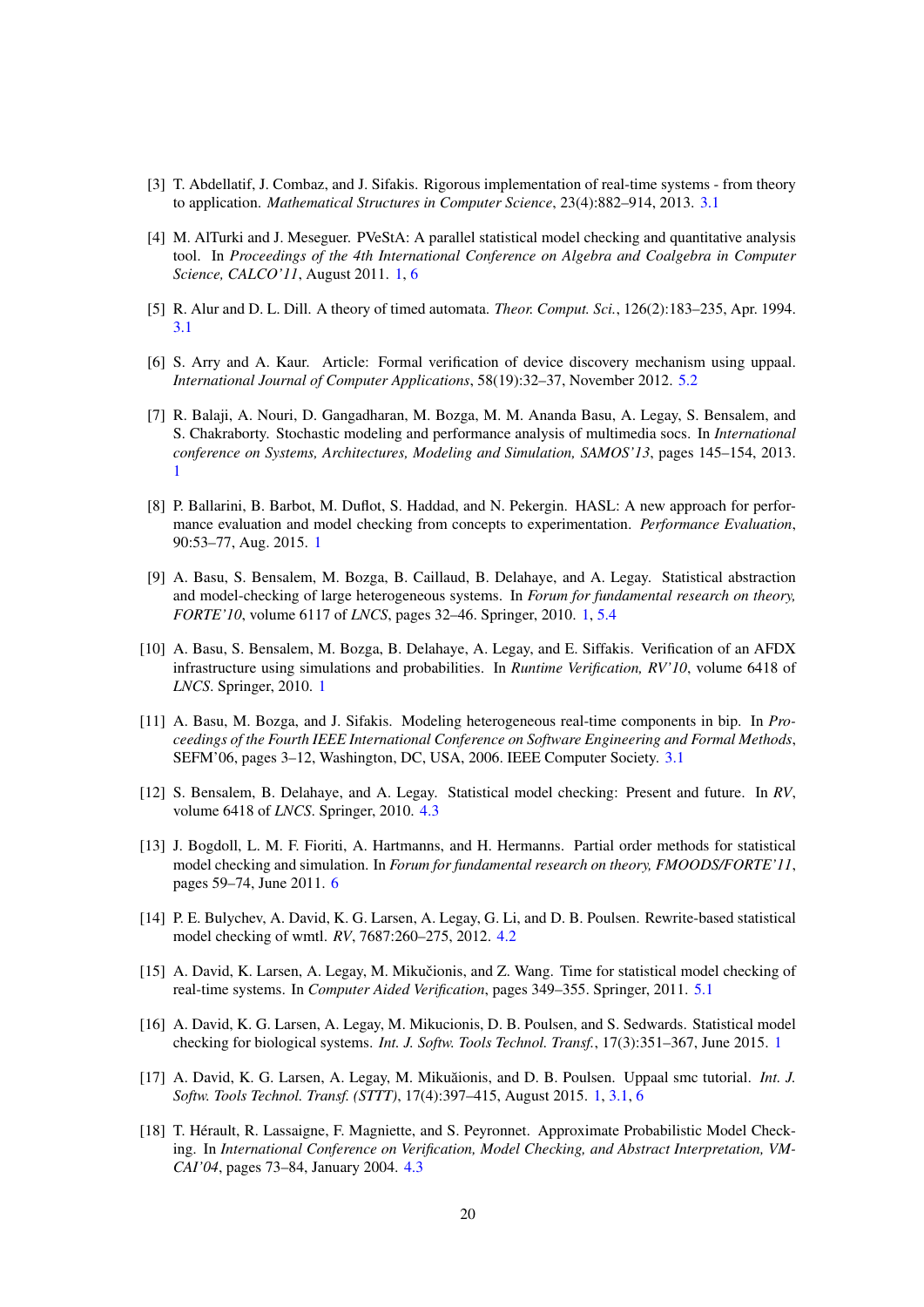- <span id="page-22-13"></span>[19] T. Herault, R. Lassaigne, and S. Peyronnet. APMC 3.0: Approximate verification of discrete and continuous time markov chains. In *Proceedings of the 3rd international conference on the Quantitative Evaluation of Systems*, QEST '06, pages 129–130, Washington, DC, USA, 2006. IEEE Computer Society. [6](#page-19-1)
- <span id="page-22-8"></span>[20] W. Hoeffding. Probability inequalities. *Journal of the American Statistical Association*, 58:13–30, 1963. [4.3](#page-7-1)
- <span id="page-22-2"></span>[21] C. Jegourel, A. Legay, and S. Sedwards. A platform for high performance statistical model checking — plasma. In *Proceedings of the 18th International Conference on Tools and Algorithms for the Construction and Analysis of Systems*, TACAS'12, pages 498–503, Berlin, Heidelberg, 2012. Springer-Verlag. [1,](#page-3-0) [6](#page-19-1)
- <span id="page-22-9"></span>[22] C. Jegourel, A. Legay, and S. Sedwards. Importance splitting for statistical model checking rare properties. In *CAV*, volume 13, pages 576–591. Springer, 2013. [4.5](#page-8-1)
- <span id="page-22-11"></span>[23] Z. Jiang, M. Pajic, S. Moarref, R. Alur, and R. Mangharam. Modeling and verification of a dual chamber implantable pacemaker. *Tools and Algorithms for the Construction and Analysis of Systems*, pages 188–203, 2012. [5.5](#page-17-2)
- <span id="page-22-5"></span>[24] R. Koymans. Specifying real-time properties with metric temporal logic. *Real-Time Systems*, 2(4):255–299, Nov 1990. [3.2](#page-6-0)
- <span id="page-22-14"></span>[25] N. Kumar, K. Sen, J. Meseguer, and G. Agha. A rewriting based model for probabilistic distributed object systems. In E. Najm, U. Nestmann, and P. Stevens, editors, *FMOODS*, pages 32–46, 2003. [6](#page-19-1)
- <span id="page-22-1"></span>[26] M. Kwiatkowska, G. Norman, and D. Parker. Prism 4.0: verification of probabilistic real-time systems. In *Proceedings of the 23rd international conference on Computer aided verification*, CAV'11, pages 585–591, Berlin, Heidelberg, 2011. Springer-Verlag. [1,](#page-3-0) [3.1,](#page-4-4) [6](#page-19-1)
- <span id="page-22-10"></span>[27] M. Lindahl, P. Pettersson, and W. Yi. Formal design and analysis of a gear controller. *International Journal on Software Tools for Technology Transfer (STTT)*, 3(3):353–368, 2001. [5.3](#page-13-3)
- <span id="page-22-3"></span>[28] A. Nouri, S. Bensalem, M. Bozga, B. Delahaye, C. Jegourel, and A. Legay. Statistical model checking QoS properties of systems with SBIP. *Int. J. Softw. Tools Technol. Transf. (STTT)*, 17(2):171–185, April 2015. [1,](#page-3-0) [3.1](#page-4-4)
- <span id="page-22-15"></span>[29] A. Nouri, M. Bozga, A. Molnos, A. Legay, and S. Bensalem. Astrolabe: A rigorous approach for system-level performance modeling and analysis. *ACM Trans. Embed. Comput. Syst.*, 15(2):31:1– 31:26, Mar. 2016. [6](#page-19-1)
- <span id="page-22-4"></span>[30] A. Nouri, B. L. Mediouni, M. Bozga, J. Combaz, A. Legay, and S. Bensalem. Performance evaluation of stochastic real-time systems with the sbip framework. Technical Report TR-2017-6, Verimag Research Report, 2017. [3.1,](#page-4-4) [4.1,](#page-6-2) [4.1,](#page-7-2) [6](#page-19-1)
- <span id="page-22-12"></span>[31] K. Sen, M. Viswanathan, and G. A. Agha. Vesta: A statistical model-checker and analyzer for probabilistic systems. In *International Conference on the Quantitative Evaluation of Systems, QEST'05*, pages 251–252, 2005. [6](#page-19-1)
- <span id="page-22-0"></span>[32] M. H. ter Beek, A. Legay, A. Lluch-Lafuente, and A. Vandin. Statistical analysis of probabilistic models of software product lines with quantitative constraints. In *Proceedings of the 19th International Conference on Software Product Line, SPLC 2015, Nashville, TN, USA, July 20-24, 2015*, pages 11–15, 2015. [1](#page-3-0)
- <span id="page-22-6"></span>[33] A. Wald. Sequential tests of statistical hypotheses. *Annals of Mathematical Statistics*, 16(2):117–186, 1945. [4.3](#page-7-1)
- <span id="page-22-7"></span>[34] H. L. S. Younes. *Verification and Planning for Stochastic Processes with Asynchronous Events*. PhD thesis, Carnegie Mellon, 2005. [4.3](#page-7-1)